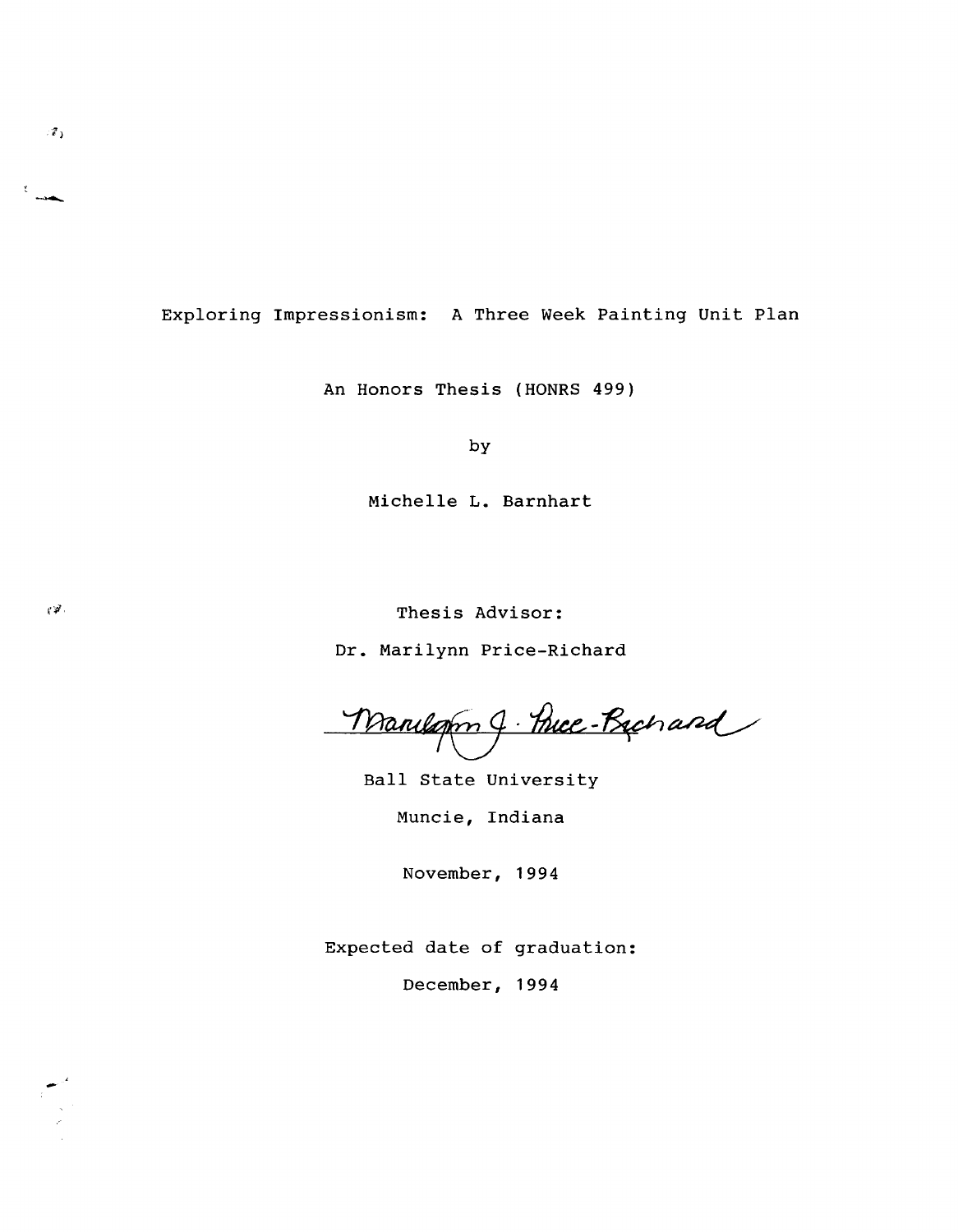| SpCo<br>These<br>レカー<br>್ಲಿಲ್ಲಿ ಎ<br>$\sim 14.5$<br>1994<br>1837 | Table of Contents |
|------------------------------------------------------------------|-------------------|
|                                                                  |                   |
|                                                                  |                   |
|                                                                  |                   |
|                                                                  |                   |
|                                                                  |                   |
|                                                                  |                   |

 $\sum_{i=1}^{n}$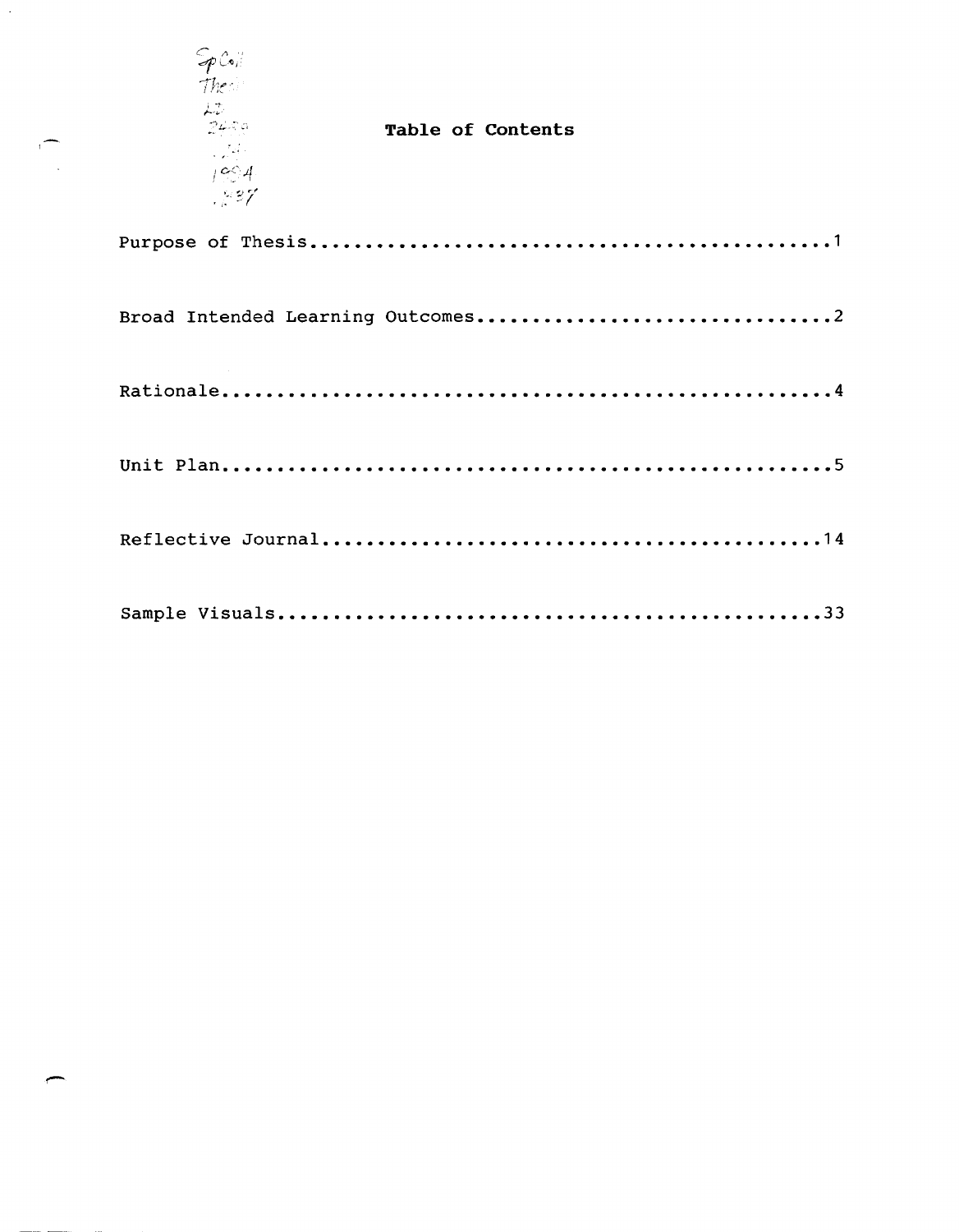### **Purpose of Thesis**

This thesis consists of a three-week unit plan on the Impressionist movement and the art of painting and a followup journal, reflecting on the difficulties and successes acquired while teaching the unit. The unit plan was developed using a discipline-based-art-education philosophy, demonstrating the importance of teaching aesthetics, art criticism, and art history, as well as art production. The reflective journal, included at the end of the unit plan, explores those areas of the unit plan that seemed truly beneficial to the students and those areas of the unit plan that could somehow be improved if using the same plan in the future.

-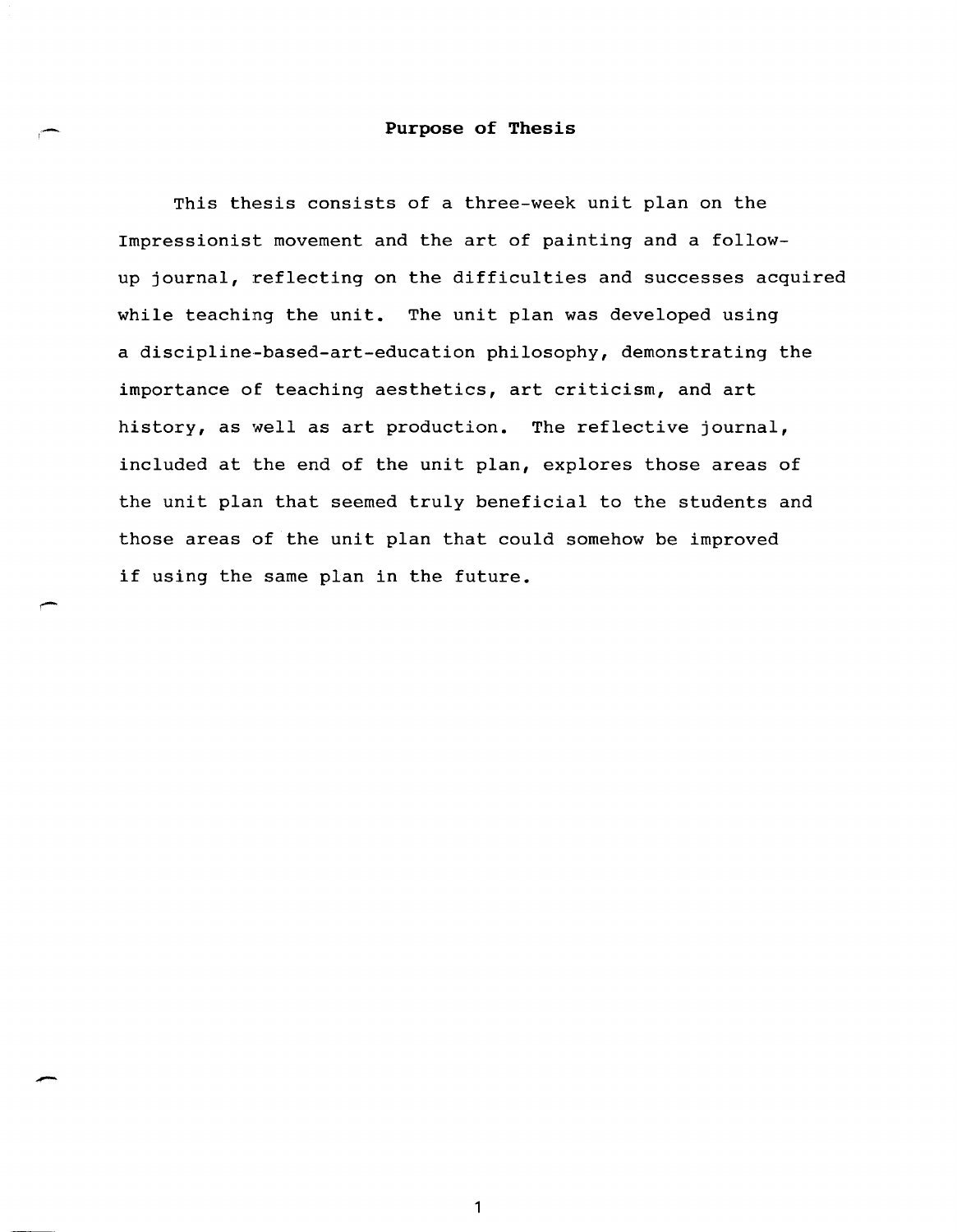#### Broad Intended Learning Outcomes

### Art Production

Every human being has feelings, thoughts, and ideas that they want and/or need to express. One viable outlet for this expression is painting. Painting has allowed countless artists to communicate these thoughts, feelings, and ideas. The goal of this unit is to provide students with the necessary skills, knowledge and techniques to express their personal knowledge about life, nature, and the world around them.

### Art History

Painting was one of the first forms of art, and much can be learned from looking at the work of our predecessors. By studying art history, we learn not only about a painting, but about the artists and the world in which they lived. Building our knowledge base about such things will, in turn, affect our own work. The goal of this unit is to broaden the students' knowledge base of art history particularly French Impressionism, in order for the student to better understand what the Impressionist painters thought and the skills that they invented. This understandably will inform the students about possible directions for their own work.

### Art Criticism

Art criticism skills are extremely important in the understanding and evaluation of current artwork. They are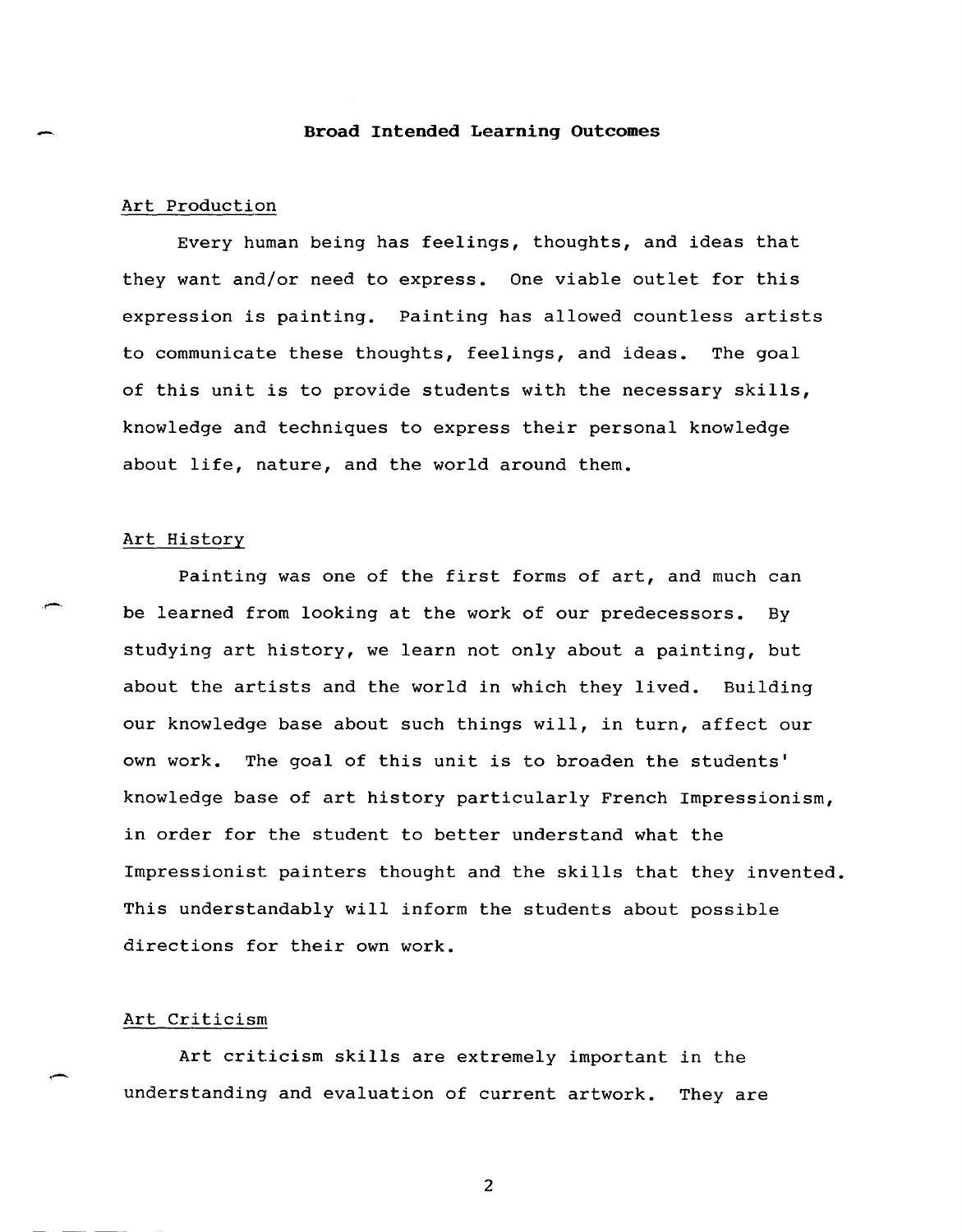necessary in order to gain meaning from the art around us and to clearly express our own ideas. The goal of this unit is to teach students about the expressive use of elements, principles, subject matter, and painting techniques. students should then be able to apply their knowledge to present-day artworks, their own artworks, and the artwork of their peers.

### Aesthetics

-

Every human being has questions. There are many questions to be answered in art, and a lot of them are aesthetic questions. What is art? Why do we need art? Is process more important than product? These are all aesthetic questions which students must answer for themselves in order to truly appreciate their own work and the work around them. The goal of this unit is to get students to begin asking, "Why?" and to support their answers with solid reasons. A direct result of this will be the strengthening of their abstract thinking skills.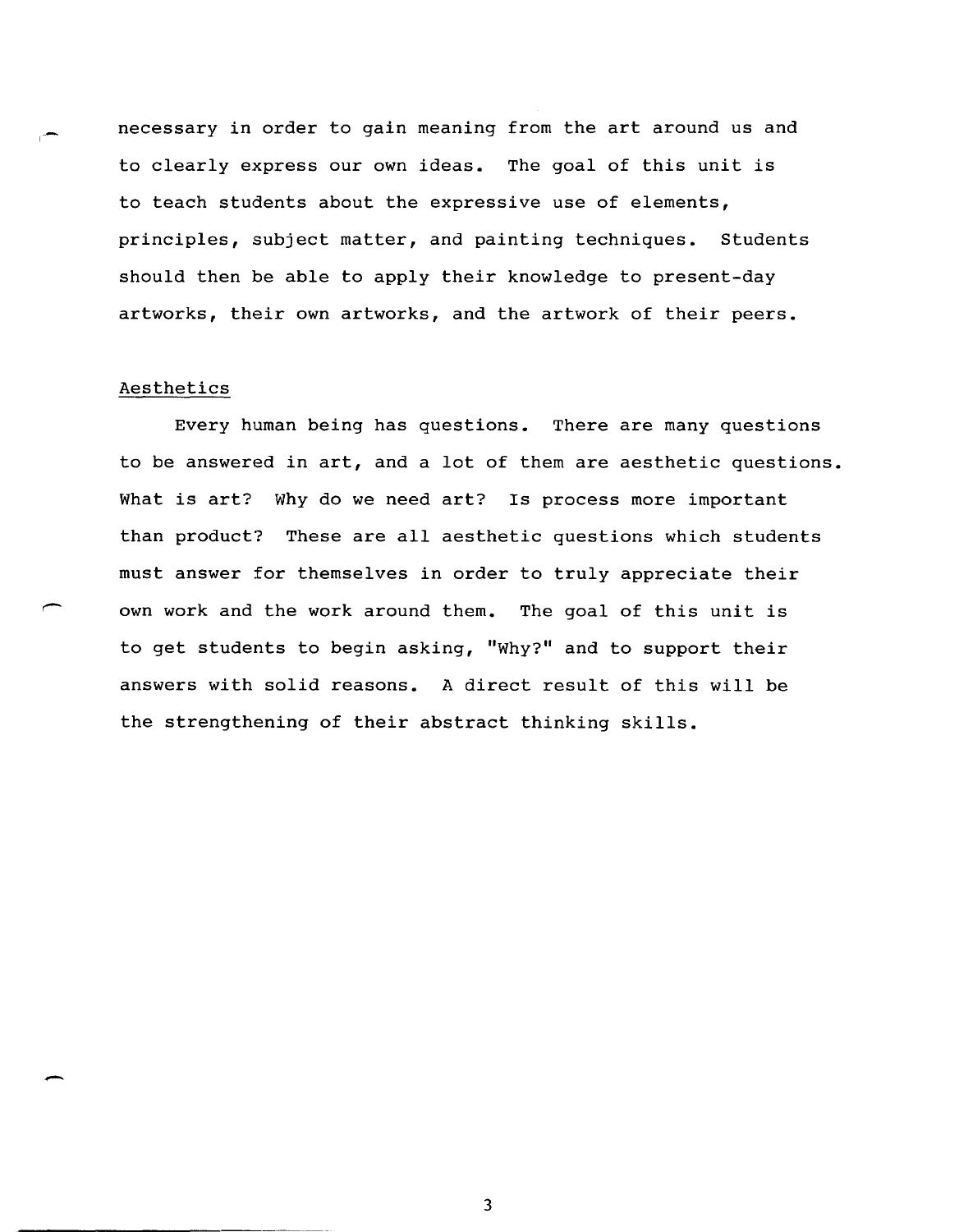### **Rationale**

.-

Every student has the ability to think and feel and create. It is the purpose of this unit to strengthen and encourage those natural abilities which every student possesses. By teaching the students about aesthetics, art criticism, and art history, we will be challenging and nurturing their thinking processes. In addition, by teaching the students to paint, we will be providing them with an outlet for their emotion and a new media with which to create. Once the students become confident in their abilities, their attitudes, their abstract thinking skills, and their artworks should improve.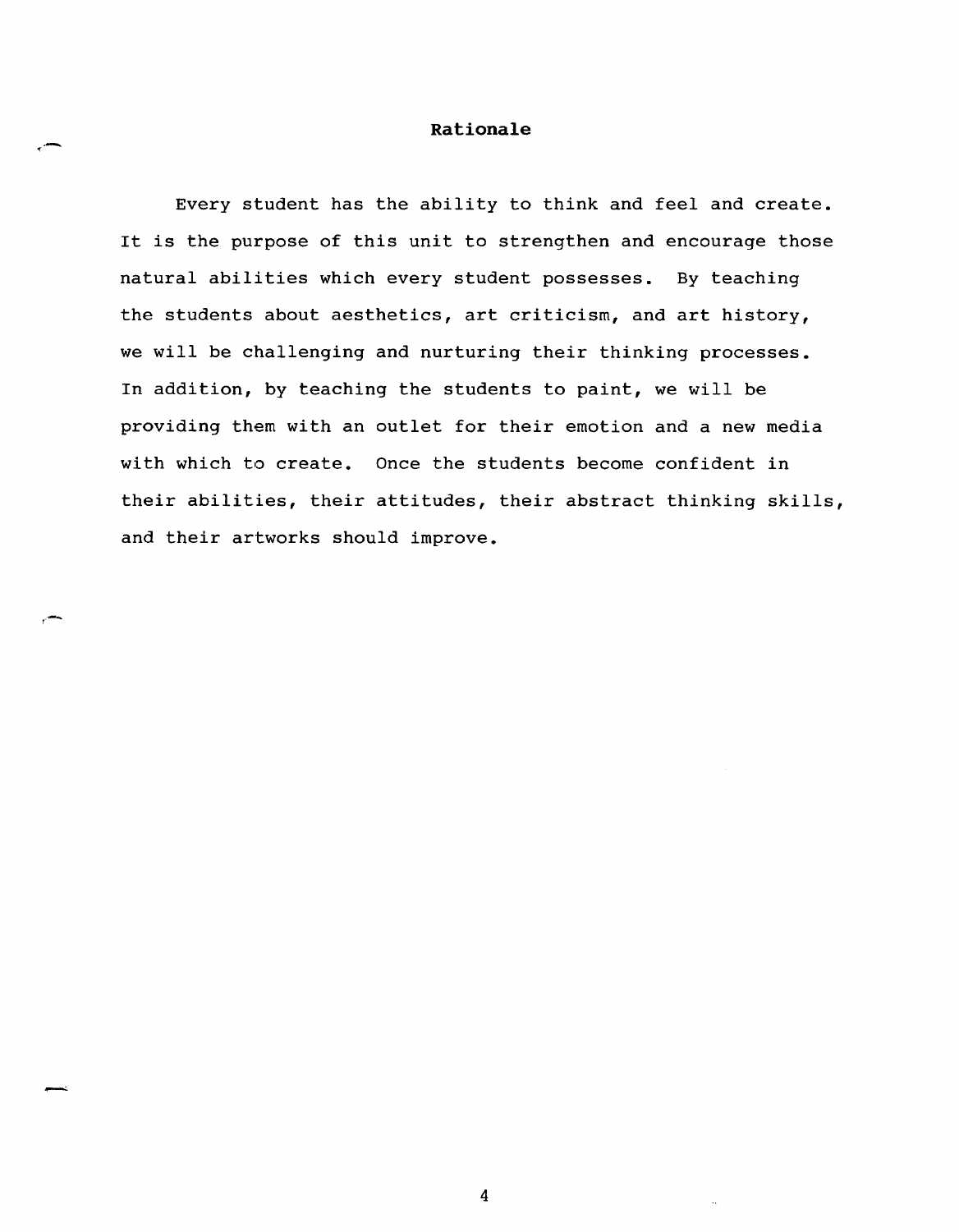#### **unit Plan**

### 15 hours

### I. Exploring Impressionism: An Introduction to Painting

This unit is designed to introduce the students to the era of painting known as "Impressionism," and will provide them with the knowledge of basic painting skills and techniques.

### II. Introduction

This unit will be introduced to the class with the aesthetic question, "What makes a good painting?" A discussion should follow on things, such as: subject matter, paint application, realism, creativity, etc. Upon determining what the class believes to be the qualities of good paintings, Impressionism will be introduced. The qualities of works will be weighed against those chosen by the class to distinguish good paintings. Finally, the class will learn about the disdain with which Impressionism was initially received, because the works were said to look unfinished and considered poor paintings. These topics will provide a solid foundation for what is to be learned in the remaining portion of the unit.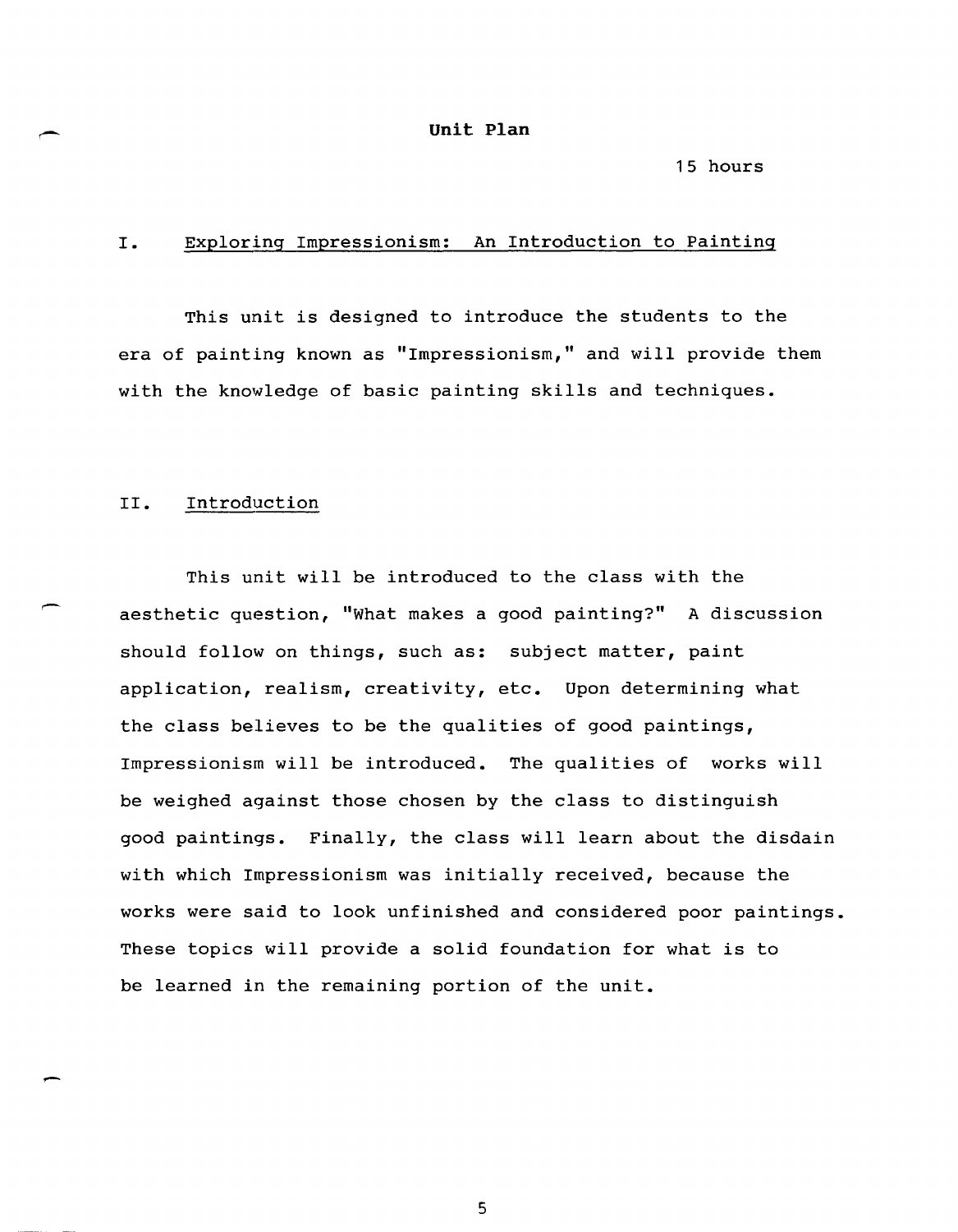### III. Objectives

-

- A. students should know how to paint with acrylics; students should be able to:
	- 1. mix pigments to achieve the desired color.
	- 2. apply paint in a variety of ways to achieve various effects and textures.
	- 3. translate what they have learned about acrylic paints and Impressionism into a final artwork.
- B. Students should understand the concept of "Impressionism;" students should be able to:
	- 1. identify the major ideas of Impressionism.
	- 2. paint an Impressionistic painting.
	- 3. analyze the work of an Impressionist painter.
- c. Students should be familiar with the work of Impressionist painters; students should be able to:
	- 1. recall information, such as: artist, title, and the extrinsic factors that affected the work, about specific paintings.
	- 2. analyze the Impressionistic aspects of specific reproductions.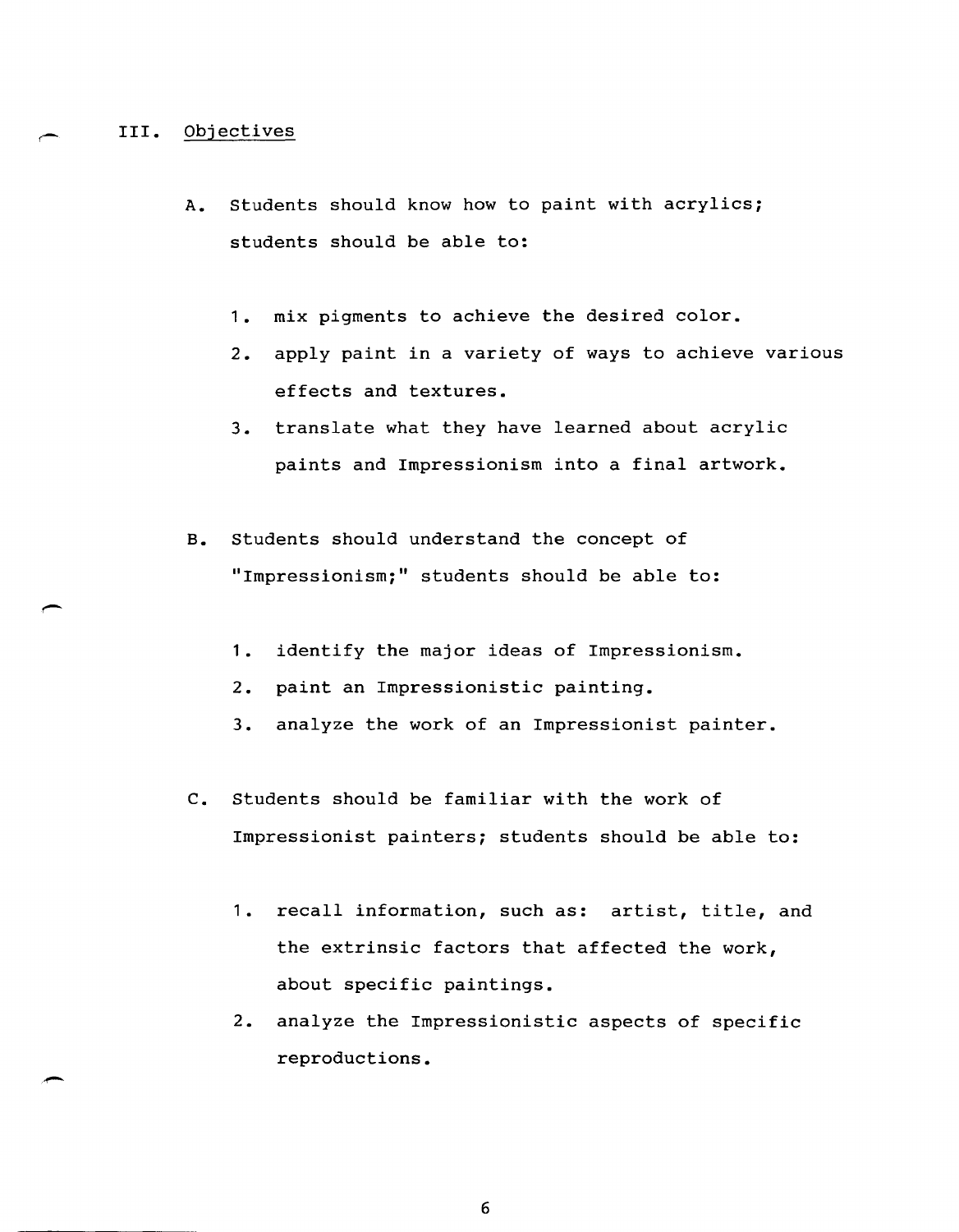- **3. interpret artworks based on their knowledge of artist, time period, and extrinsic circumstances.**
- **D. Students should be able to discuss aesthetic questions; students should be able to:** 
	- **1. ask aesthetic questions.**
	- **2. answer aesthetic questions, giving reasons for their opinions.**

### **IV. Subject Matter content**

**(Notes)** 

,-

**(Curriculum Outline)** 

- **I. Introduction**
- Snow slides of a variety of Impressionists' works'  $=$  See.  $\mathfrak{L}_{\mathfrak{t}\mathfrak{g}_1}$  1
- Assign group reports over Monet, Renoir, Cczonne j. Cassatt, q. Van Gogh
	- Term "Impressionism" assigned  $b$ y critic  $-$  1st meant as derogatory term
- **A. Aesthetics case - "What makes a painting good?"**
- **B. Introduction of Impressionism** 
	- **1. new style of painting**
	- **2. not readily accepted**
- **II. Light and Atmosphere**
- Shiew Monet's Haysleeks Serves.  $-5\epsilon e$   $\Omega$ g. 2
- **A. Played major role in Impressionists' paintings**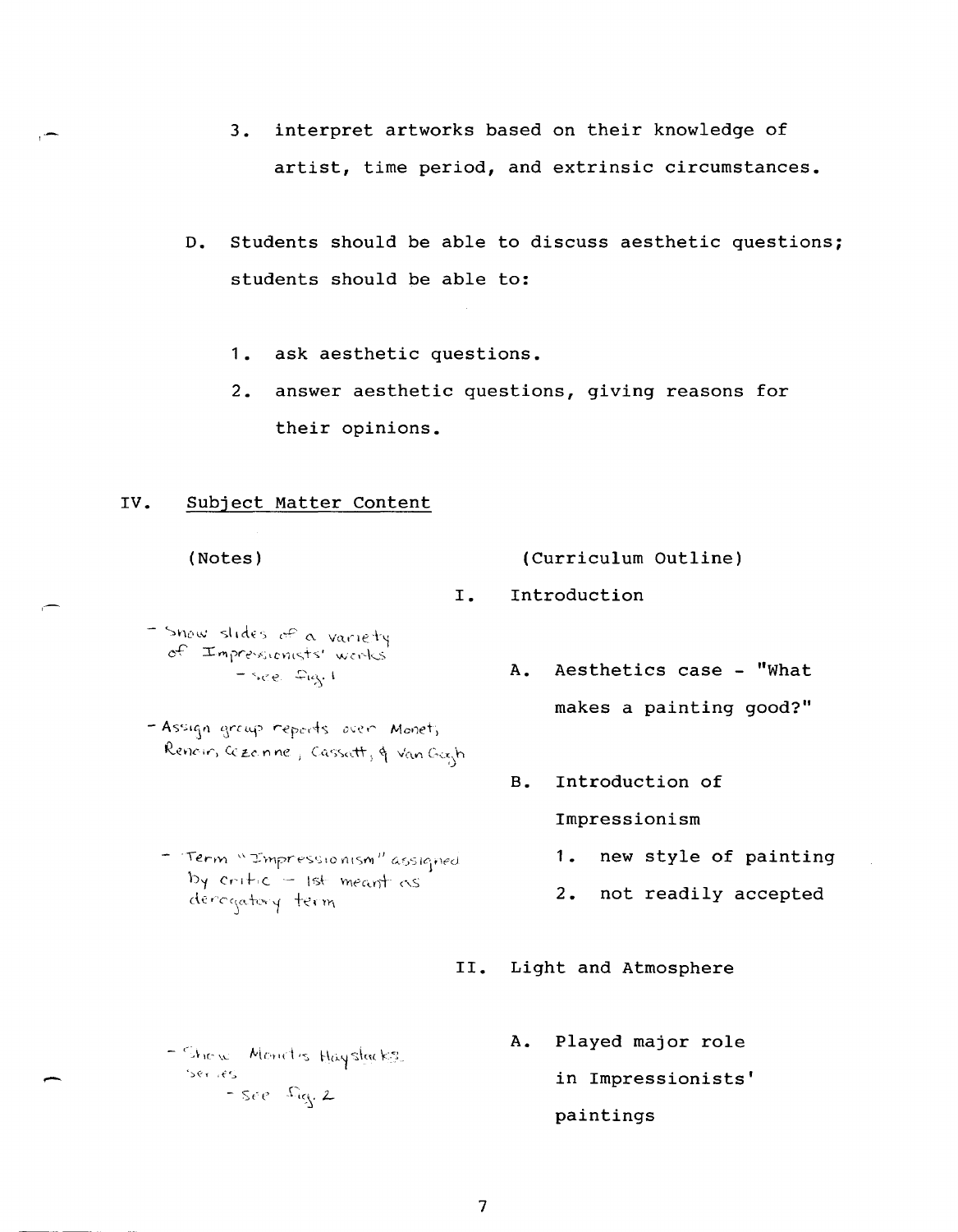8

- $-$  liese repreductions to  $skew\_example_5$
- $-$  Sec  $+$ ic<sub>j</sub>,  $\in$
- *-·/\1\0 .... ; L* Ilb"""1 d.oys ";{'<' group reports
- **B. Open-air painting/landscapes**
- **III. Color** 
	- **A. Blend with the eye rather than the brush**
	- **B. No black shadows (complementary colors used instead)**
- $-A$ c $-$  Ac $-$ , $-$ ne $-$  Color where  $\cdot$  $\int \ln z \cdot \text{coker} \leq (\text{p} \cdot \text{mconv}_1)$  $s$ econdary, $s_i'$  ter tiany) 2) "Impressionistic" + cchinque **secondary, &**  $-$  **secondary, &**

- use repreductions to show color examples  $-$ see  $\mathcal{L}_{\mathfrak{g}}$ . 3b

- **C. Color wheel** 
	- **1. primary,** 
		-
		- **tertiary colors**
	- **2. complementary** 
		- **& analogous colors**
	- **3.** hues, shades,
		- **& tints**
- **IV. Space** 
	-
	- **B. Atmospheric perspective**
	- **A. Overlapping**
- 

a) rainy day  $\Rightarrow$  Fazgy day 4) at  $sunks$ 

- Assign 4 sketches - 'sam*e*'  $\cdot$ subject, different conditions  $\overrightarrow{0}$  as seen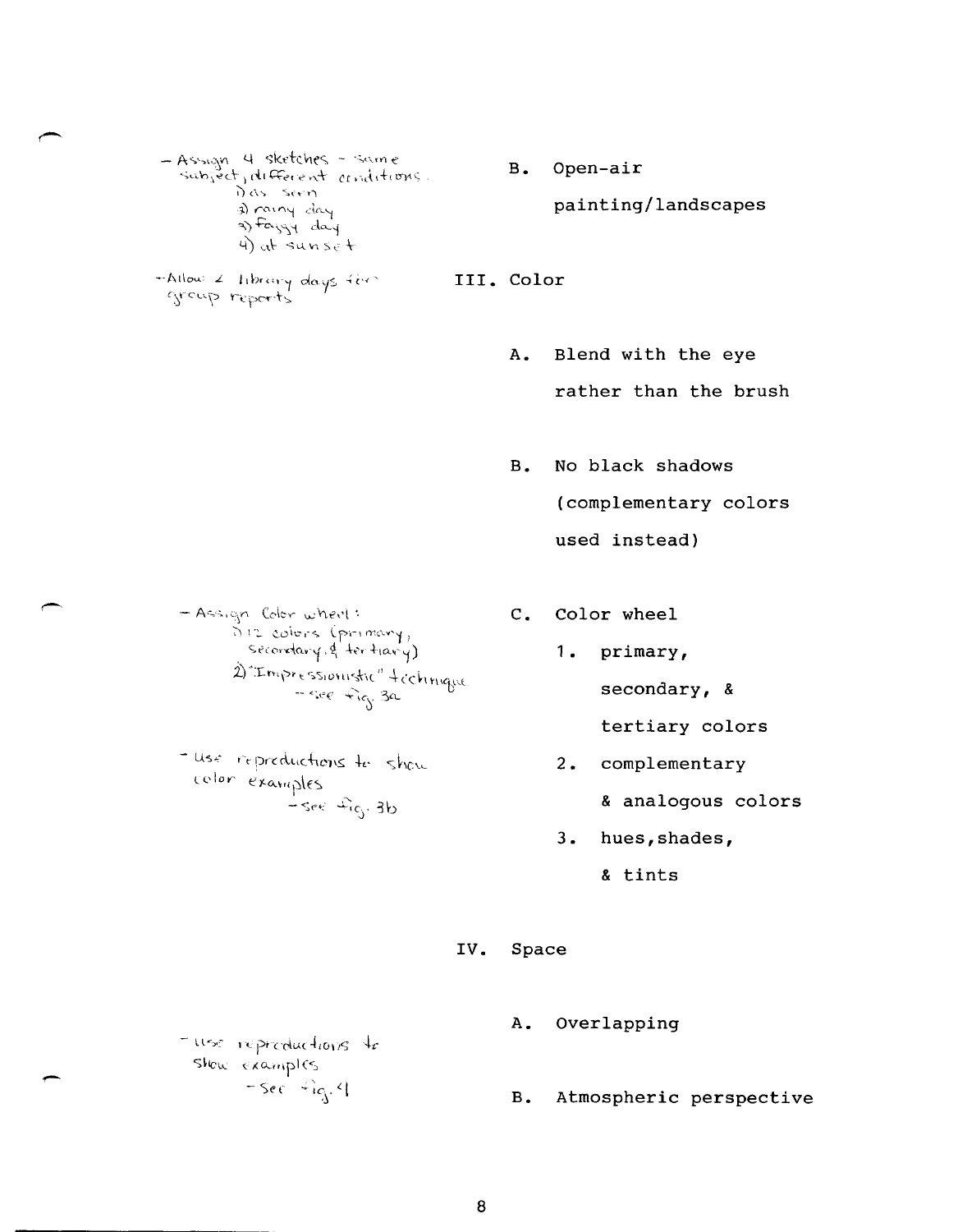1. decreased color

intensity

2. blurring of contours

- Assign fired paintings
- $\neg$  benordinate swadnes!  $V$ . Application of paint  $-$ se $\frac{1}{2}$  $n_{\chi}$ .  $\sin$
- Demonstrati & review Impressionists'  $+$ cchinique's  $\lambda$  show repreductions.  $\frac{1}{2}$  see  $\widehat{+}$  ics. 510  $\cdot$  5d.
- Critique -irral paintings
- - A. Short, choppy brushstrokes
	- B. Juxtaposition of color

# V. Materials, References and Resources

- A. Books:
	- 1. Arnason, H.H. (1986). History of Modern Art. (3rd ed.). New York: Abrams.
	- 2. Callen, A. (1982). Techniques of the

Impressionists. Secausus: QED.

- 3. Crawshaw, A. (1982). How to Paint with Acrylics. United States: Fisher.
- 4. De La Croix, H., Tansey, R., & Kirkpatrick, D. (1991). Gardner's Art through the Ages. (9th ed.). New York: HBJ.
- 5. Farrell, K. (1992). Art and Nature. New York: Bulfinch.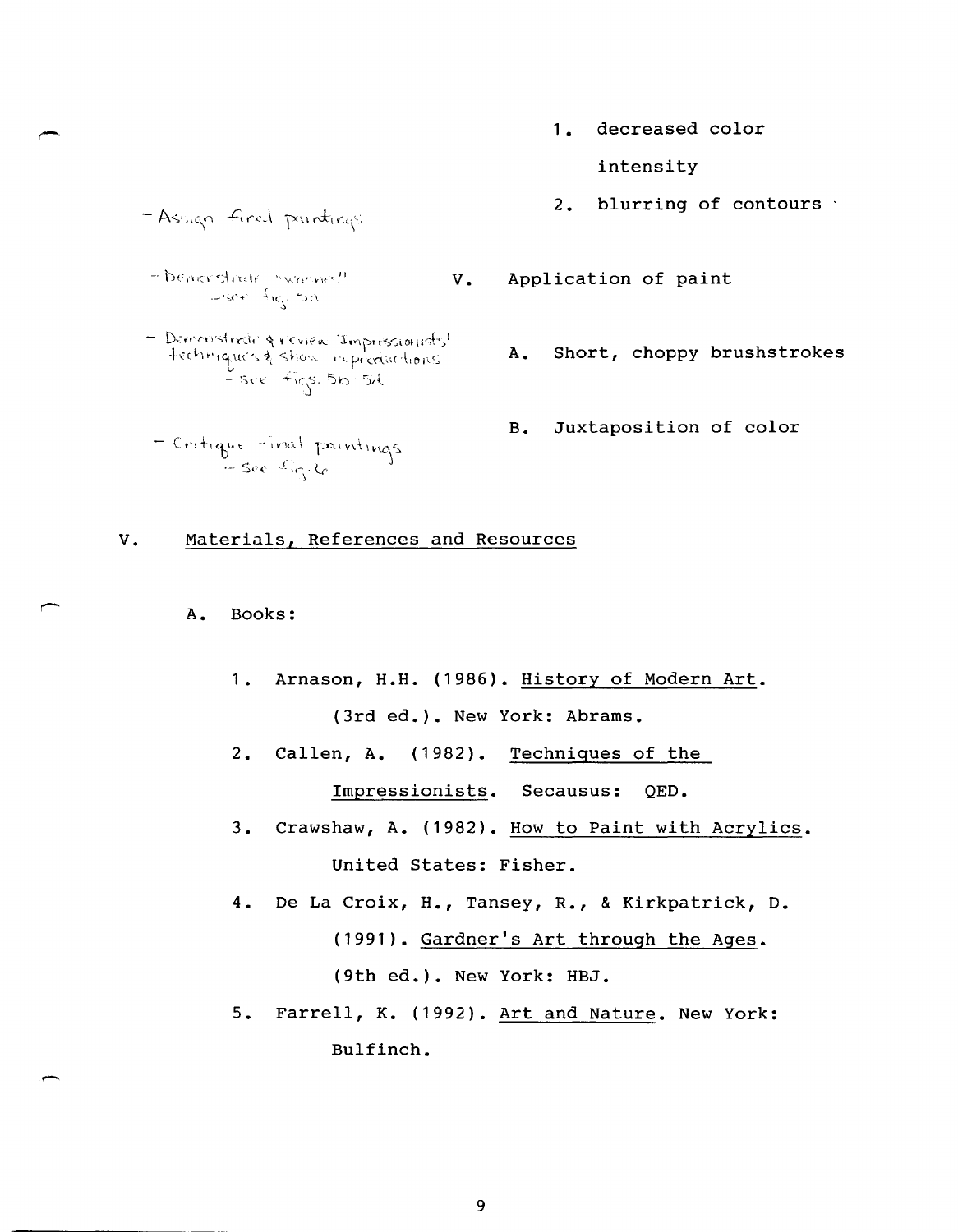- 6. Gilbert, R. (1992). Living with Art. (3rd ed.). New York: McGraw-Hill.
- 7. Pickersgill, H. (1979). The Impressionists. Secaucus: Chartwell.
- 8. Thomas, D. (1980). Crescent Color Guide to the Impressionists. New York: Crescent.
- 9. Werner, A. (1963). The Post-Impressionists. New York: McGraw-Hill.
- B. Reproductions:
	- 1. The Loge, Cassatt
	- 2. The Gulf of Marseilles, Cezanne
	- 3. The House of Pere Lacroix, Cezanne
	- 4. La Montagne st. Victoire, Cezanne
	- 5. The Vase of Tulips, Cezanne
	- 6. Dancer Bowing with Flowers, Degas
	- 7. Dancers in the Wings, Degas
	- 8. Four Dancers, Degas
	- 9. Woman with Chrysanthemums, Degas
	- 10. Cathedral in the Morning, Monet
	- 11. Field of Flowers in the Morning, Monet
	- 12. Haystacks (series), Monet
	- 13. Impression Sunrise, Monet
	- 14. Sunflowers, Monet
	- 15. Mixed Flowers in an Earthenware Vase, Renoir
	- 16. Moulin de la Galette, Renoir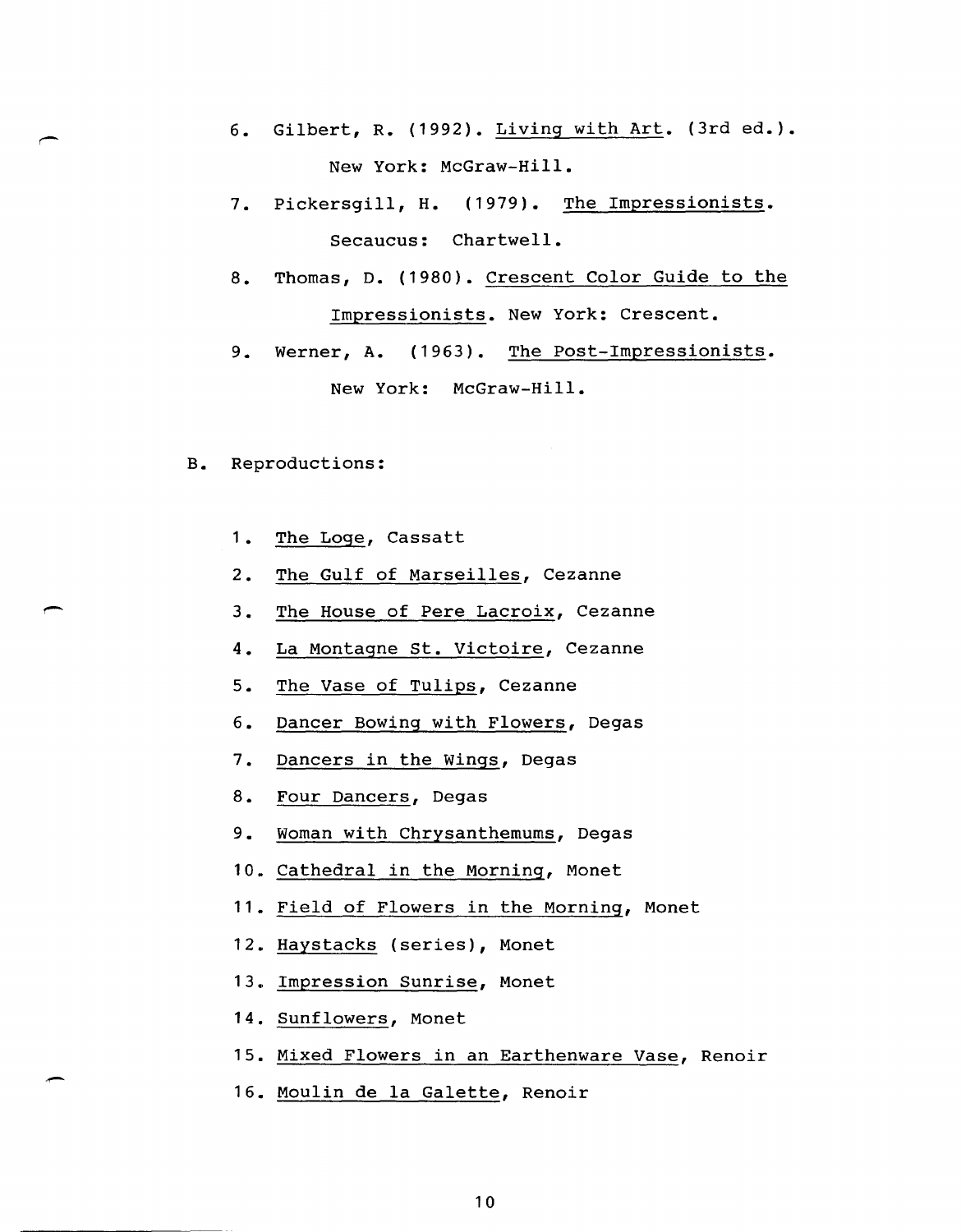- 17. The Wave, Renoir
- 18. Church at Aivers, Van Gogh
- 19. Self-Portrait, Van Gogh
- 20. Sunflowers, Van Gogh
- 21. Sunny Medi, Van Gogh
- 22. View of ArIes with Irises, Van Gogh

C. Supplies:

- 1. acrylic paint
- 2. brushes (a variety of sizes and shapes)
- 3. 14x18 canvases
- 4. palette knives
- 5. palettes
- 6. paper for painting exercises
- 7. watercolors
- 8. tempera paints (red, yellow, & blue)
- 9. glue sticks
- 10. scissors
- 11. compasses

#### D. Resources:

- 1. art classroom
- 2. area for outdoor sketches
- 3. school library
- 4. school greenhouse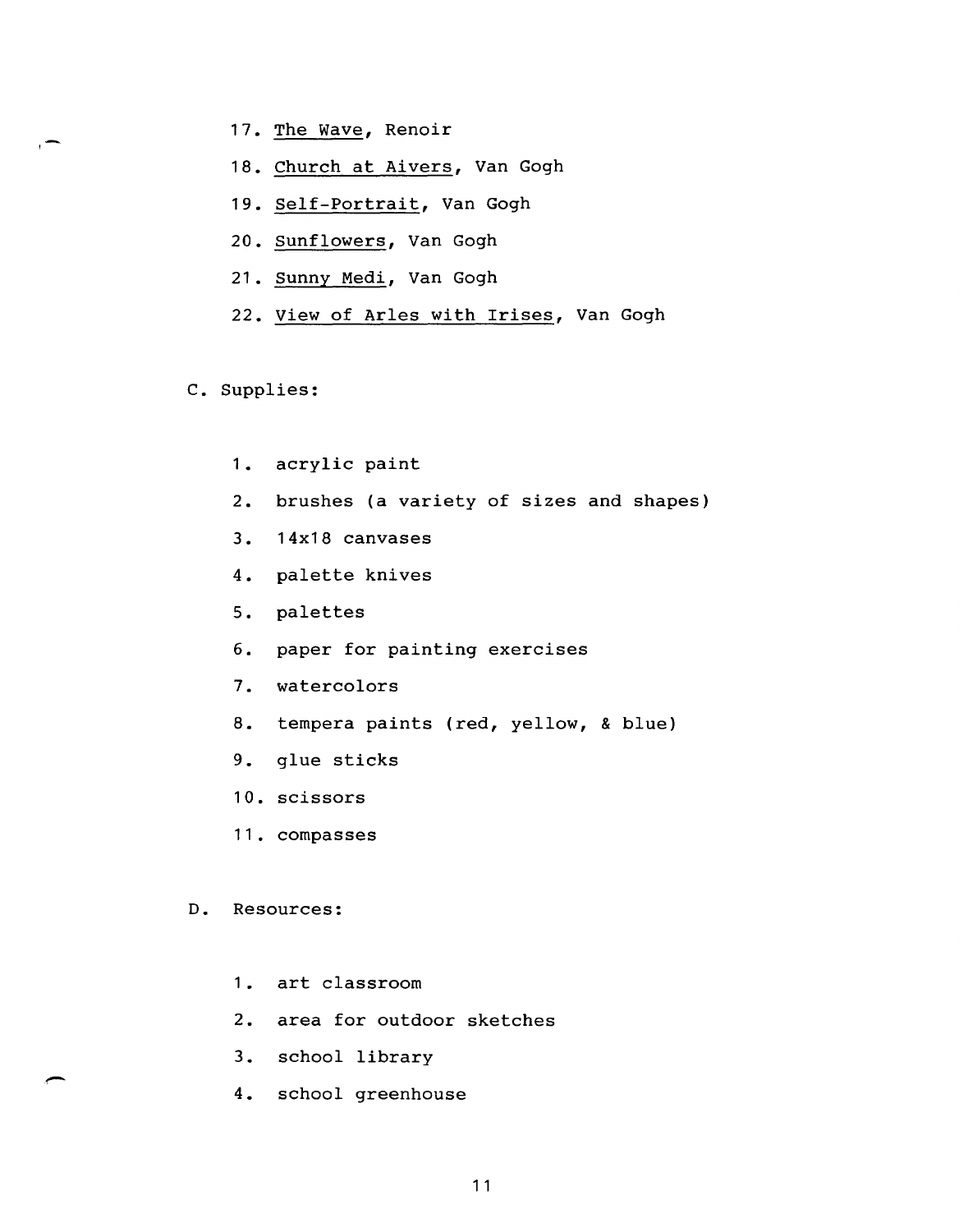## VI. Special Learning Activities:

- A. group reports on assigned artists
- B. watercolor light and atmosphere exercise
- C. color wheel assignment
- D. outdoor sketching
- E. final painting using Impressionistic techniques

## VII. Evaluation Technigues:

- A. Criteria for group reports:
	- 1. adequate research
	- 2. clear, organized presentation
	- 3. use of visual aid
	- 4. evidence of equal effort by group members
	- 5. creative presentation
	- 6. interpreted a work by that artist and supported that interpretation effectively
	- 7. included information on artist's background, subject matter, and technique
- B. Criteria for final painting:
	- 1. clear use of Impressionistic ideas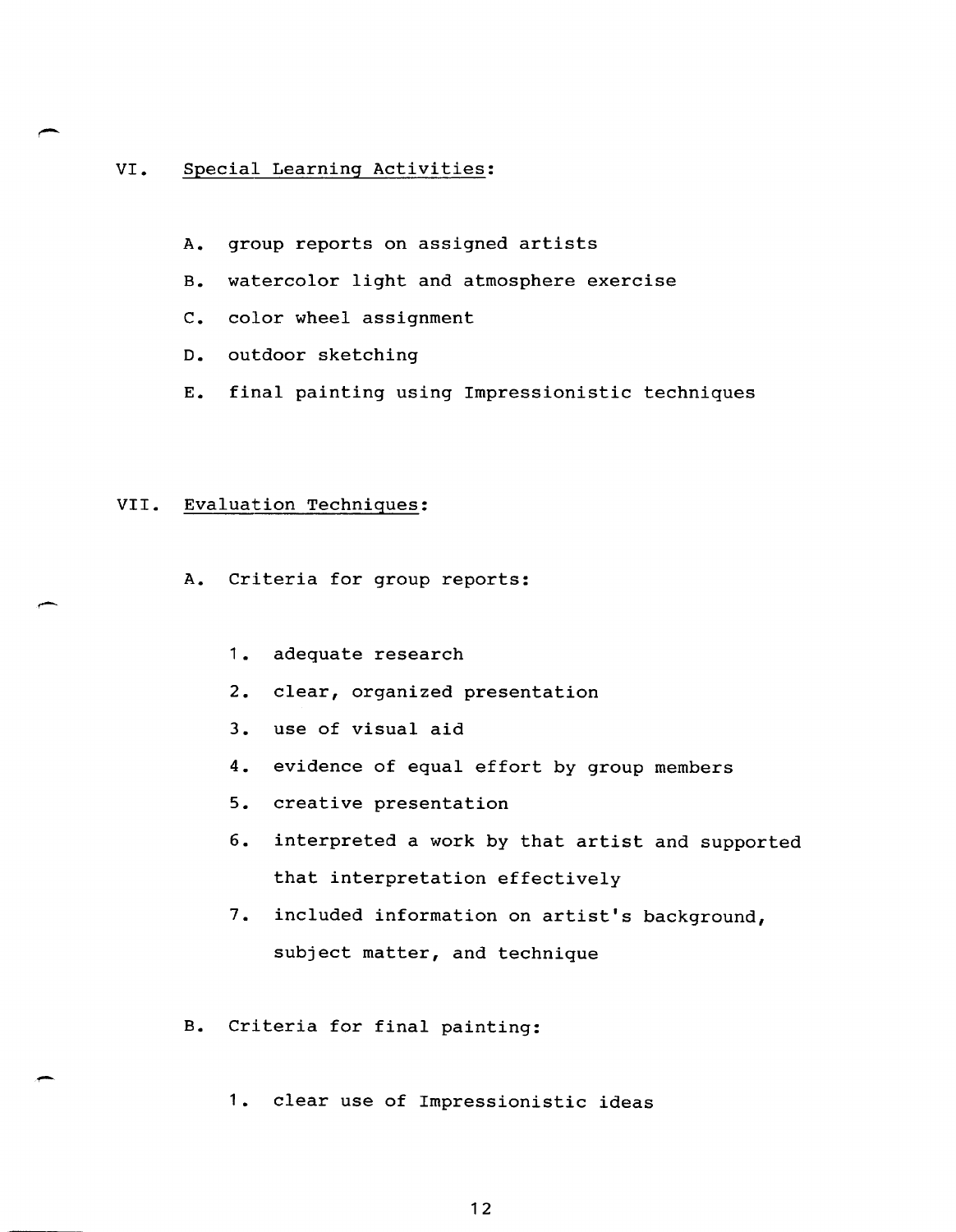- 2. good craftsmanship, for example: careful, bold, and original application of paint
- 3. put forth effort

.- T

- C. Sample test questions for art production knowledge and art history concepts:
	- 1. Name 3 Impressionist painters. Beside each painter's name, give the title and a brief description of one of that artist's works.
	- 2. Which of Claude Monet's paintings is said to be the first Impressionist painting?
	- 3. Describe two major ideas of Impressionism.
	- 4. What is atmospheric perspective? How is it used?
	- 5. Why was the work of the Impressionists not readily accepted when first introduced?
	- 6. Describe how an Impressionist would apply paint. How is this different from technique of the Realists?
	- 7. Name two complementary colors.
	- 8. What is the difference between a shade and a tint?
	- 9. What is an analogous color?
	- 10. Explain how Monet's Haystack series embodies one of the major ideas of Impressionism.

\*other questions will be added based on the information presented in the group reports.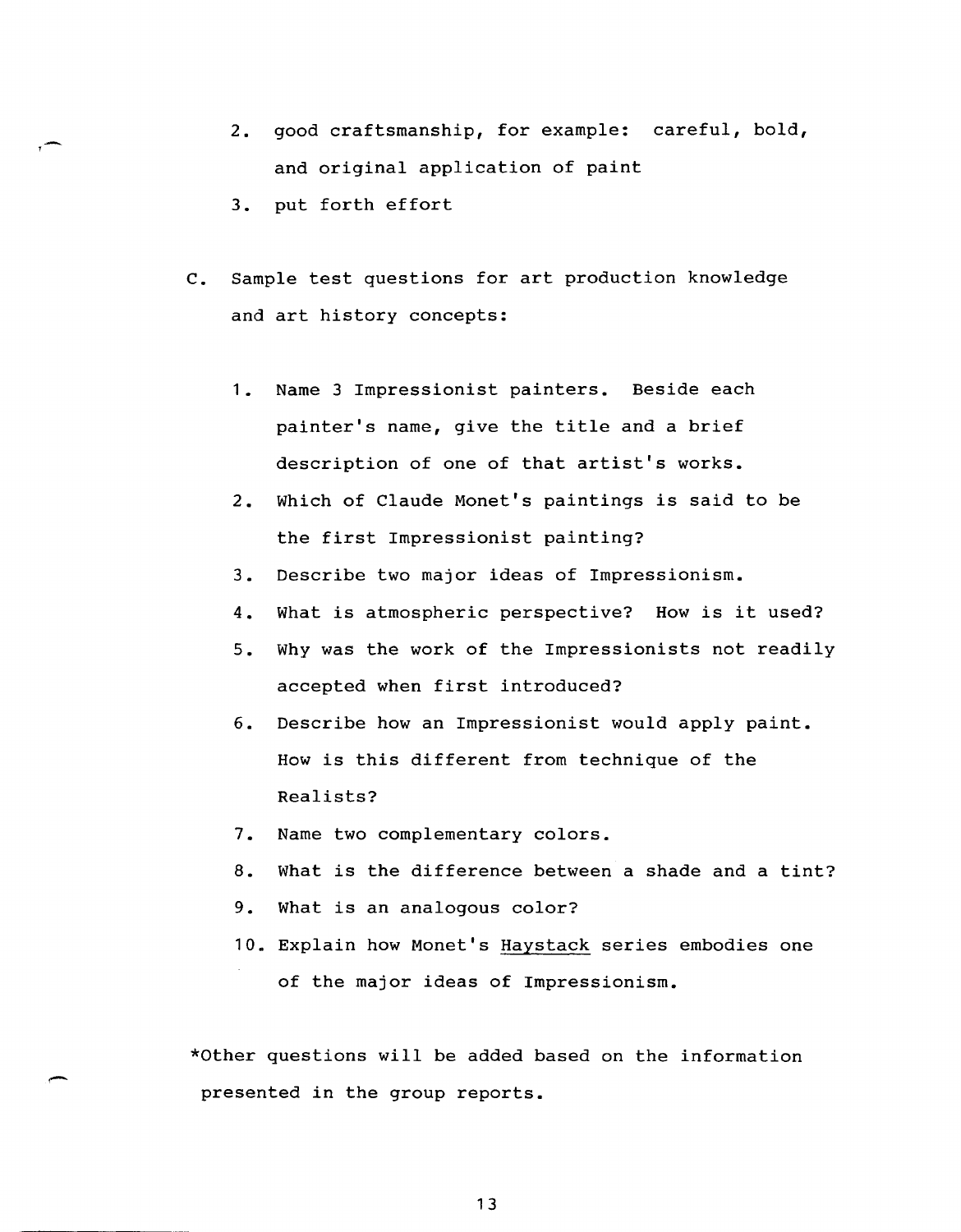## **Reflective Journal**

October 13, 1994

#### Introduction

Today I began teaching my Impressionism unit in Basic Art. I started by asking the question, "What requirements must be met to make a painting good?" Each person in the class gave one requirement, and we determined that what is good to one person, may not be good to another. We also determined that that was okay.

From our discussion, I lead the students into an introduction of Impressionism, explaining that the critics of the late nineteenth century did not think that Impressionists' works were good paintings. I gave reasons why, and we discovered that those requirements which the students gave were very different from those of the art critics during that time-period. We discovered that artwork that was not considered good at one time, could be accepted as good at another.

I think that this was a good way to introduce Impressionism, because it got the students to think about what was important to them in an artwork. It also developed an understanding of why Impressionistic artworks were not readily accepted when they were first introduced. Finally, it provided a good introduction to the basic concepts of Impressionism, and allowed the students to form their own opinion as to whether or not Impressionistic paintings were good.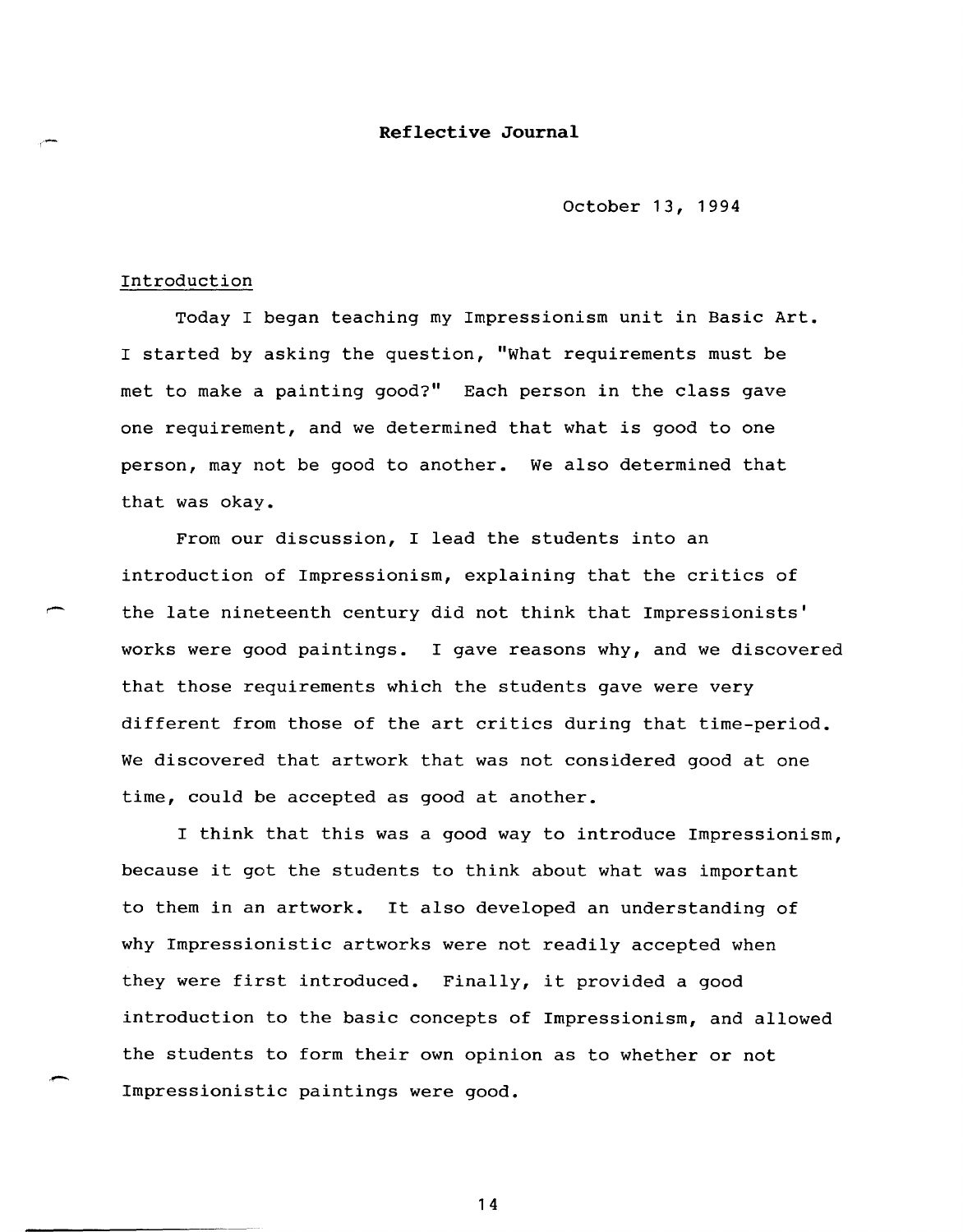I followed the discussion with some slides of Impressionists' works. I wanted the students to get an idea of how an Impressionistic painting might look. I did not go into much detail when speaking about the slides, because later the students will be doing group reports on individual artists to further involve them in the development of the concept of Impressionism.

-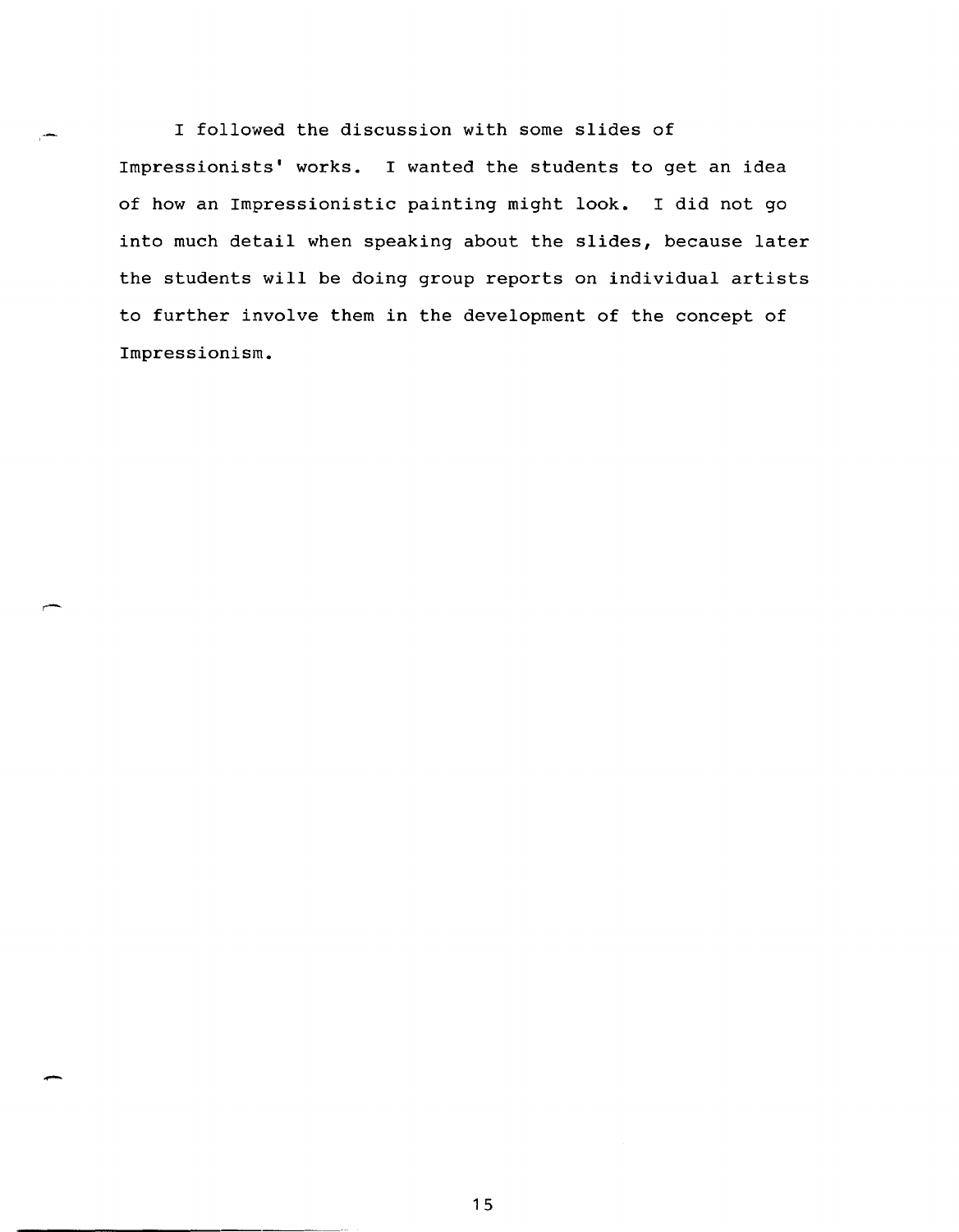## Light and Atmosphere

Today I taught about the Impressionists' use of light and atmosphere. I discussed artists such as Monet and Seurat, explaining how each attempted to depict light and atmosphere in their artworks. To further the students' understanding of how color changes in different light and weather conditions, I had them do three sketches. The first sketch was to be an exact representation of the scene that they saw outside the window. Since the day was cloudy, I instructed them to imagine how the colors would change in the same subject on a bright, sunny day. This was to be their next sketch. The final sketch was to depict how they would imagine that subject to look during a sunset.

One thing that I would change about this exercise in the future is the amount of time devoted to the practice sketches. I allowed ten minutes per sketch, which was far too short a time to complete such sketches. I think, given enough time to work, the results of this exercise would be extremely successful. As it was, the students did not have enough time to develop the concept. I think that providing a half hour for the sketches would be more acceptable.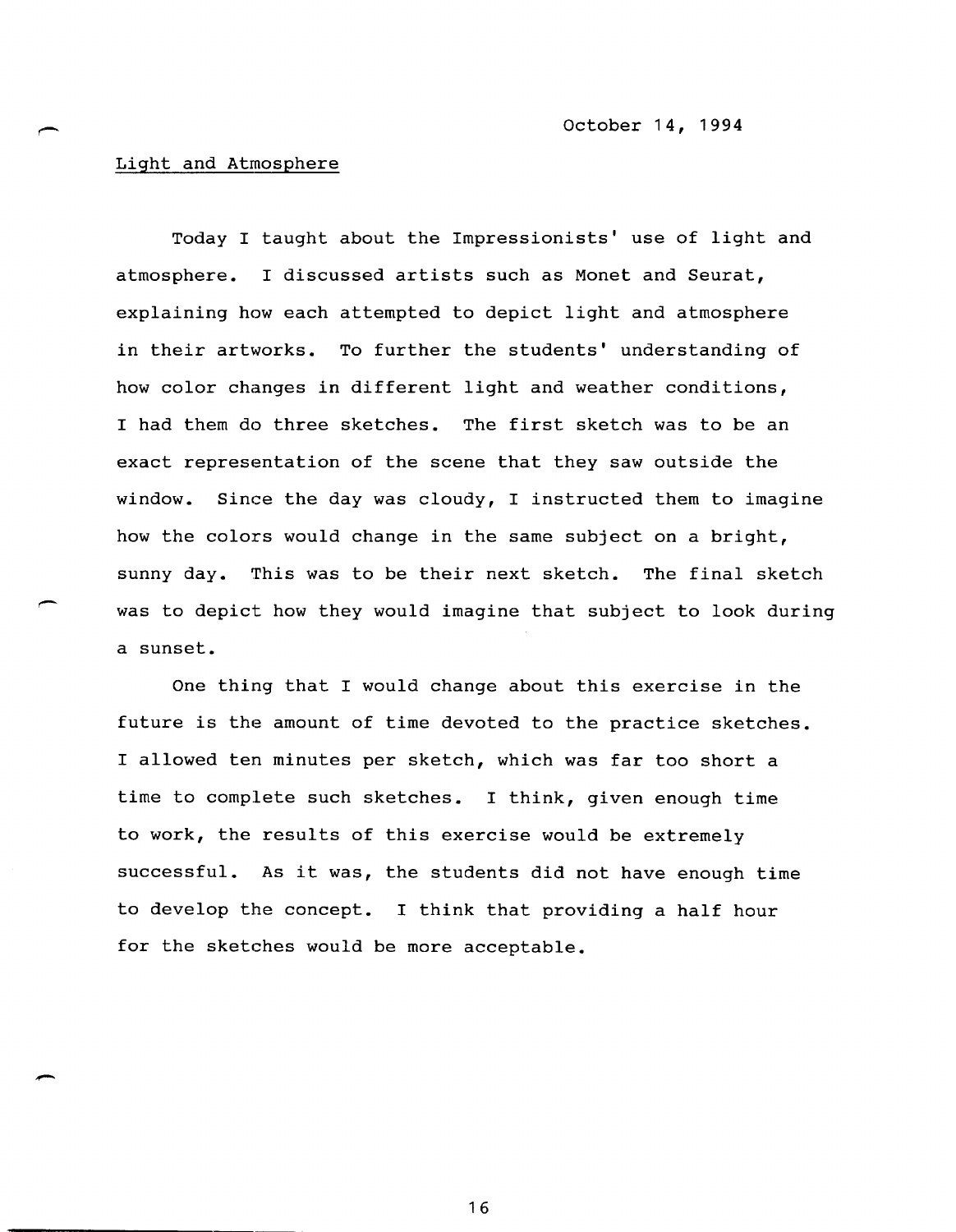october 17, 1994

# Group Reports

Today in Basic Art, the students were given a library day to work on research for their group reports. There are five groups of three people, each group reporting on a different artist. The artists that I assigned were Claude Monet, Vincent Van Gogh, Auguste Renoir, Mary Cassatt, and Paul Cezanne. I chose these artists, because they all can be linked to Impressionism but each has a different style of painting.

One problem that I saw with group work and allowing class time for research was that of absence. One girl was the only member of her group present. I am unsure of how to account for that in the final grade. I think I will probably have to assign both a group grade and an individual grade. I had originally planned on only giving a group grade.

One thing that surprised me was how different groups worked together. I allowed the students to choose their own groups, but there were three people left over, who I grouped together. It was this group that was the most on-task, and whom seemed to work the best with one another. In the future, I would like to try assigning all of the groups, to see if that affects the work habits of the students.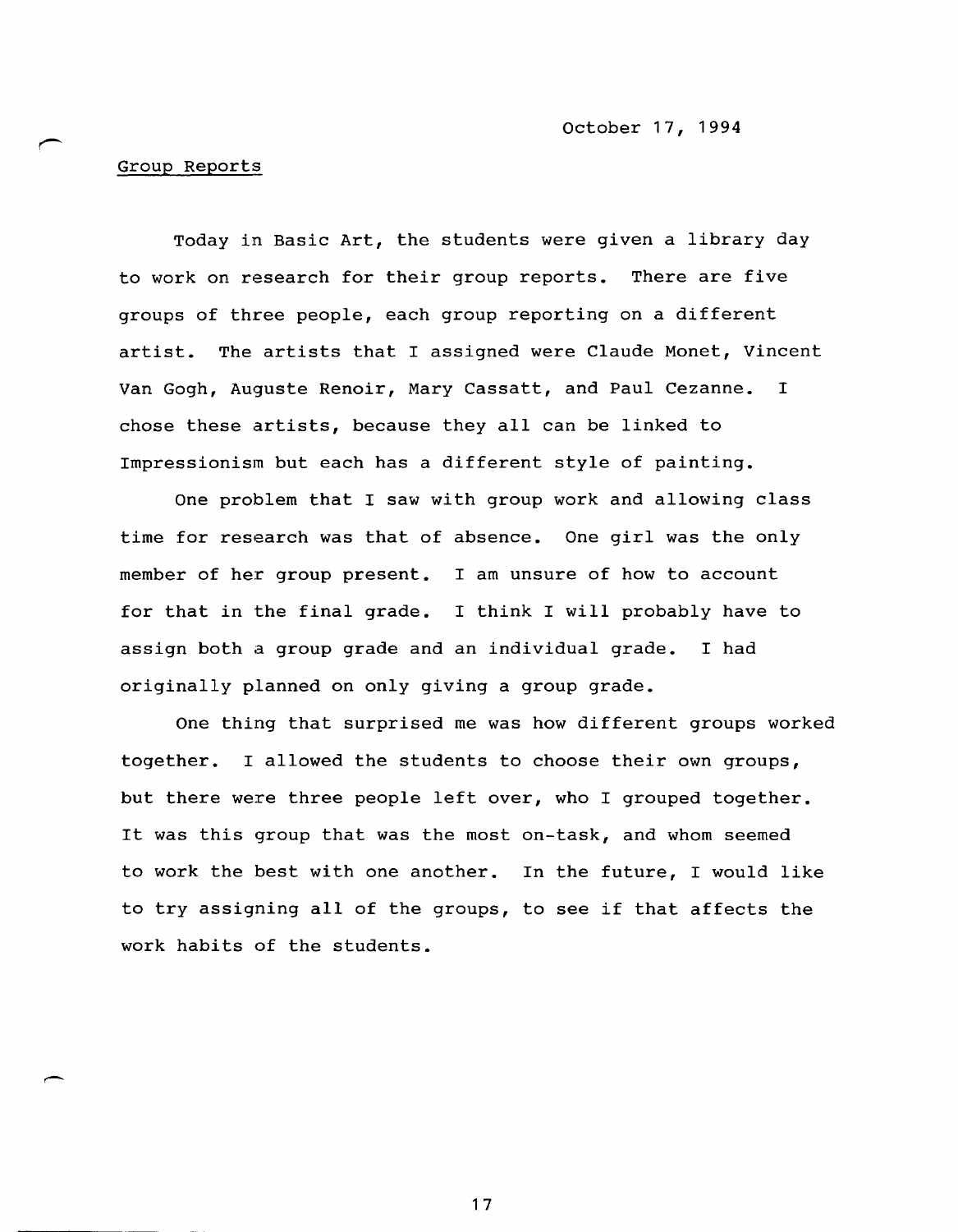october 18, 1994

### Group Reports

In my Basic Art class, the students have been assigned group reports. They have spent the last two days in the library and were supposed to be prepared to give their reports at the beginning of next week. Three of the students have informed me that there is a field trip on the day that the reports were supposed to begin. Because I want all of the students present for the report, I decided to move the reports up to the end of this week. Instead of having a report everyday for the first ten minutes of class, all of the reports will be given on Thursday and Friday of this week. I also reduced the time of the reports from ten minutes to five to seven minutes.

I was worried that moving the reports up would rush the students, but most of the groups completed their preparation in the library today. Also, the students might be more relaxed when giving their reports. Now, the students will still have their research fresh in their minds when they give their reports, and they will have no assignments about which to worry over the weekend.

I think that having all the reports before we begin painting will probably be better for the students anyway. They will have some idea of several different styles of paint application before they begin painting themselves. This will give them a solid base of knowledge about Impressionistic techniques from which to develop their own personal style.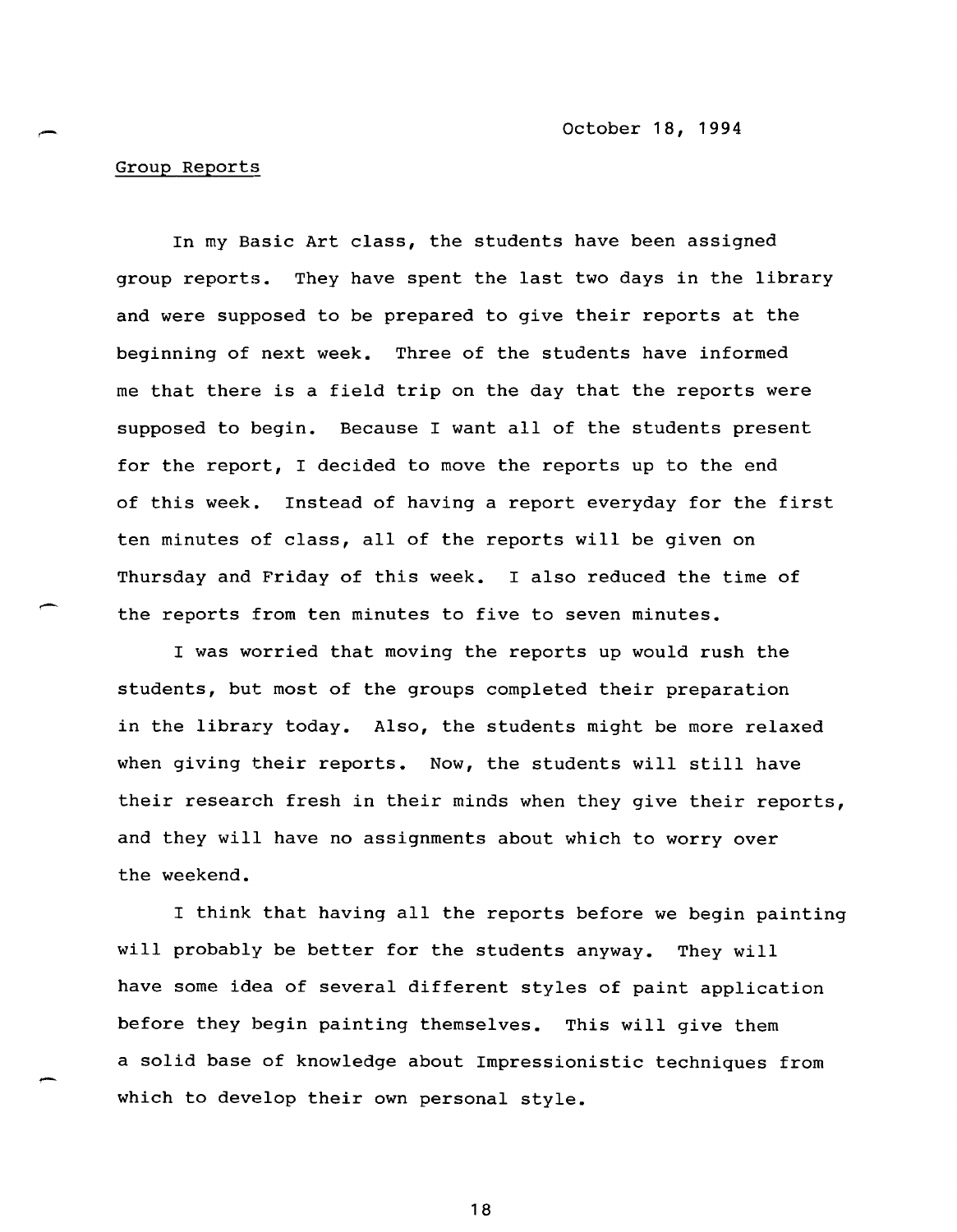october 19, 1994

# Color Wheel

-

Today I introduced the color wheel to my Basic Art class. I was expecting it to be a review, but was surprised to find that most of the students had never worked with a color wheel before or had simply forgotten what they had learned. Many of the questions that I asked, the students were unable to answer. This made my presentation longer, because I had to go into greater detail about the topic.

Following the presentation, the students were to paint patches of color to later be assembled into a color wheel. Instead of simply mixing the colors, the students were to paint "Impressionistically," placing strokes of pure color next to one another for the eye to blend, rather than the palette knife. At first, many of the students were confused about how to mix colors "Impressionistically," but after talking with each student, they all produced fine examples.

In the future, I would try to explain more clearly what the students should be doing, so that every student does not have the same questions. Overall, I think that the practice on the color wheel will help the students to achieve better results on their final Impressionistic painting. They will have some experience with an Impressionist technique of blending before tackling their final project.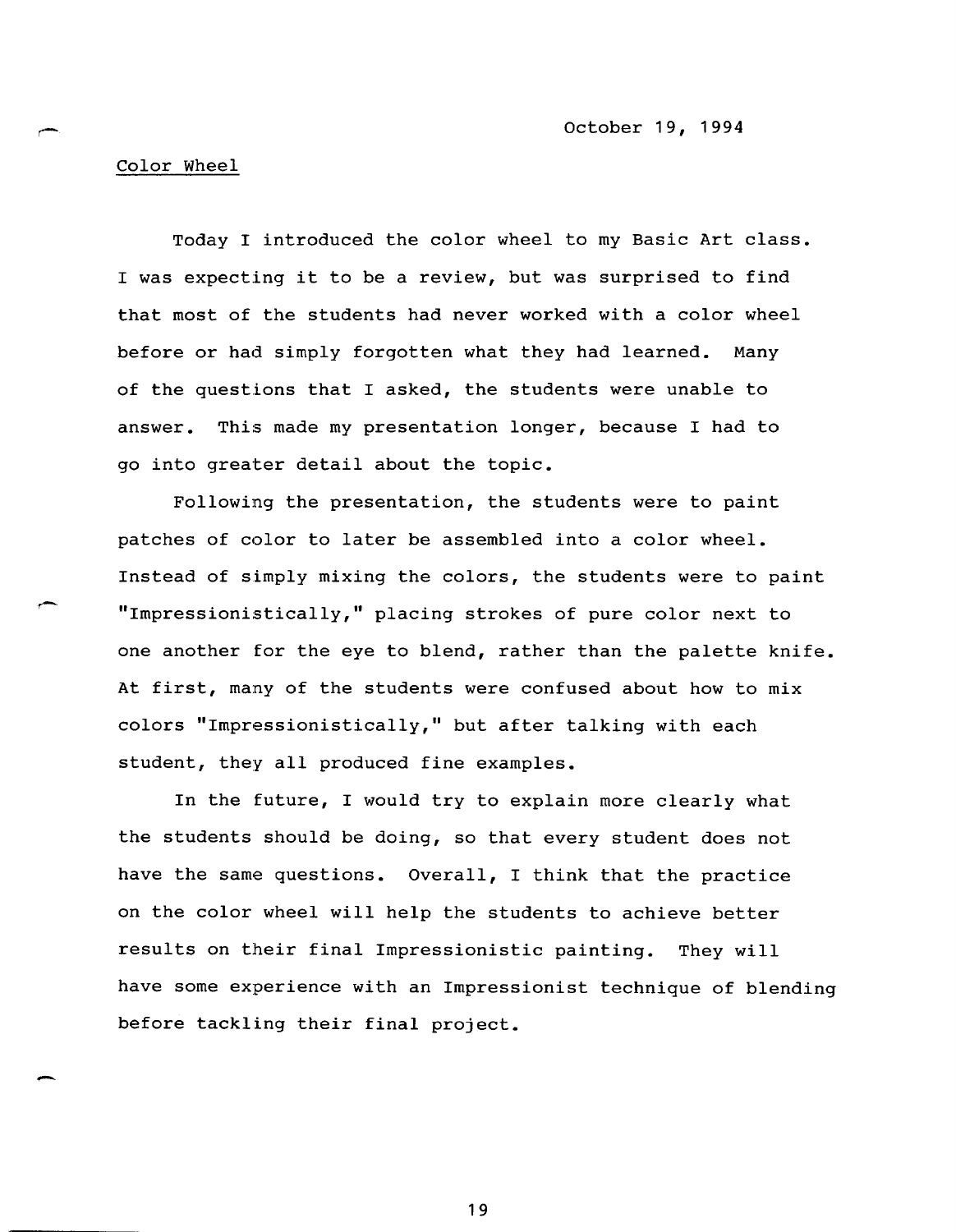## Color Wheel

I

Today in Basic Art, I had the students finish painting their color patches for their color wheels, and they also began their group reports. Because there was an activity period scheduled, the class was shortened, and we only had time for one report. Tomorrow will now be devoted entirely to reports, so the class will have Monday to finish up the color wheels. This puts us a day behind schedule. However, I think this will work out well, because Thursday and Friday the students have fall break. NOw, Tuesday and Wednesday will be devoted to preparatory sketches for their final painting, providing a good stopping point before break.

I plan to have the students go outdoors to sketch, as many of the Impressionists did. I am hoping that the weather will be nice. If there is poor weather, I plan to bring in plants and fruit to set up two still-lifes. I also have still-lifes painted by various Impressionists to show as examples. I think that the students would gain a better understanding of the importance of light and atmosphere by painting outdoors, however.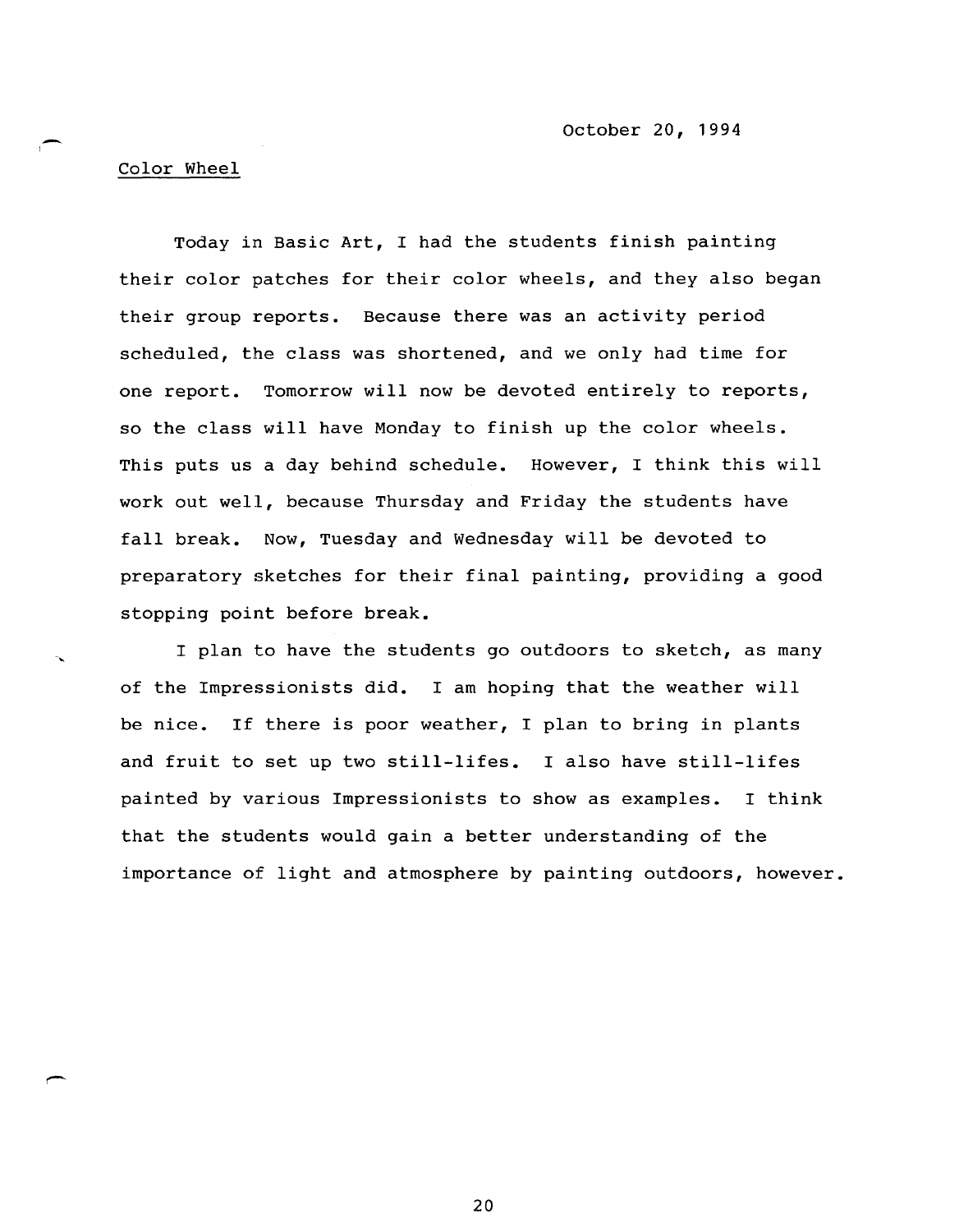.. - october 21, 1994

### Group Reports

Today was the final day for group reports in Basic Art. I was very disappointed in the quality of the reports given by the students. One of the requirements that I wrote on the chalkboard for the students was that the presentation must be creative. As art students, this should not have been a difficult requirement. However, every group presented their material simply by reading information from their research notes. There were no activities for the remainder of the class upon completion of the reports and no unique ways of presenting the material. I do not think that this is because the students did not have enough time to prepare; during the two library days, many of the groups finished early. They also knew all of the objectives of the report before they began researching.

I think that in the future, I need to monitor the work completed by the groups during library time. Perhaps I could require an outline of their presentation the day before the group report is to be given. This way, I can make suggestions for improvement before they are being graded. Also, I should give examples of creative approaches students have used in the past. For example, in another class, one group pretended to interview the actual artist, while another group passed out Skittles in order for the students to "paint" a Van Gogh painting. It is my hope that, given a better idea of my expectations, the students will produce finer results.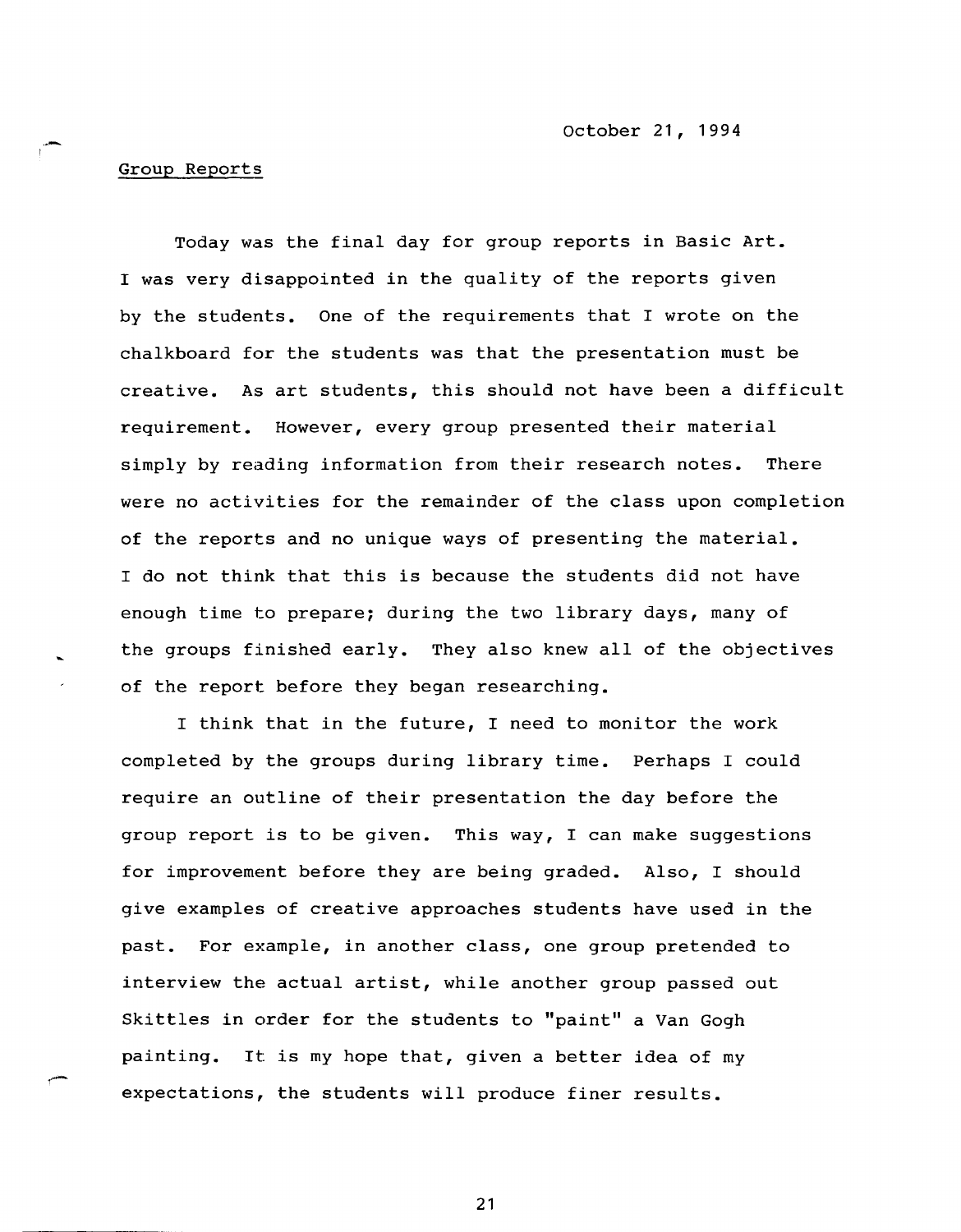#### Color Wheels

Today in Basic Art, my class finished its color wheels. A few did not finish, and four students were on a field-trip, so approximately fifteen minutes of class time tomorrow will be devoted to completing the color wheels. Those students not finished at that time will have to take the project home to be completed.

The color wheels have ended up taking longer than I had planned, but the results have been impressive. I was unsure of how well the students would do painting "Impressionistic" patches of color, but all of the students picked up the concept fairly well. The completed color wheels show the students' knowledge of the color wheel as well as Impressionism.

I think that this was a good exercise to teach the students the basics of color. It also provided valuable practice of painting "Impressionistically" before the students begin their final painting. I think that this practice will make the final painting less intimidating. Although Impressionism is very difficult, all of the students will have successfully used it at least once before attempting their final painting.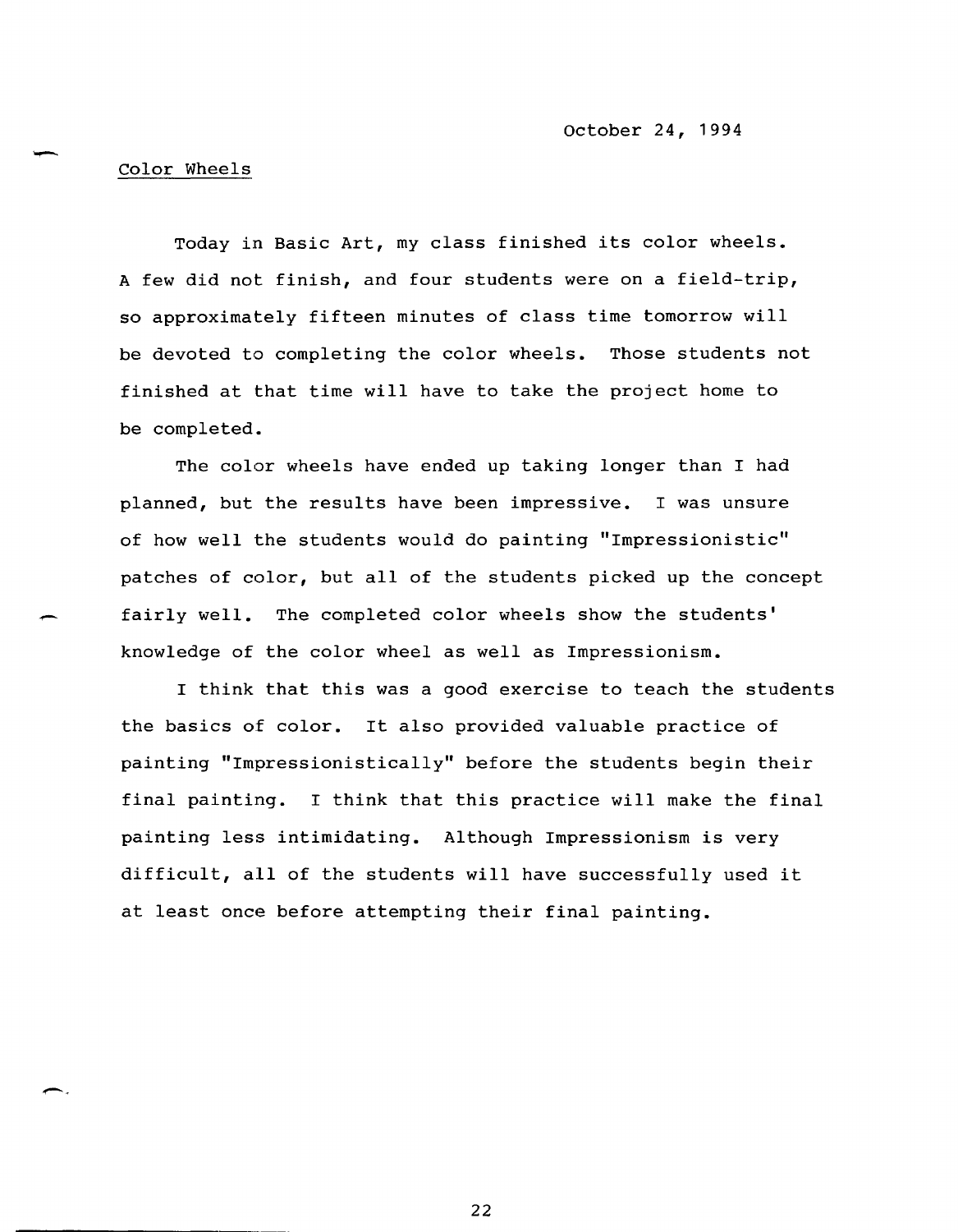# outdoor Sketching

Today I had planned on taking the students outdoors in order to do preparatory sketches for their paintings. Unfortunately it was too cold, so I had to move to a back-up plan. Some of the students were absent yesterday, so they finished up their color wheels. The rest of the students glazed ceramic pots which were recently bisque-fired. These activities are things which needed to be done and which kept the students on-task. It is hoped that tomorrow we will be able to sketch outside, but if weather does not permit, we will finish glazing pots. If, after break, we are still unable to go outside, I will bring in potted plants and flowers for the students to sketch. I will show examples of Van Gogh's Sunflowers and Irises and Monet's flower still-lifes, as well as works by other Impressionists. I will try to spotlight the flowers as if natural sunlight were pouring down upon them. However, I think the students would benefit more from sketching outdoors. In the future, I would probably plan this unit during a warmer season, such as spring or summer.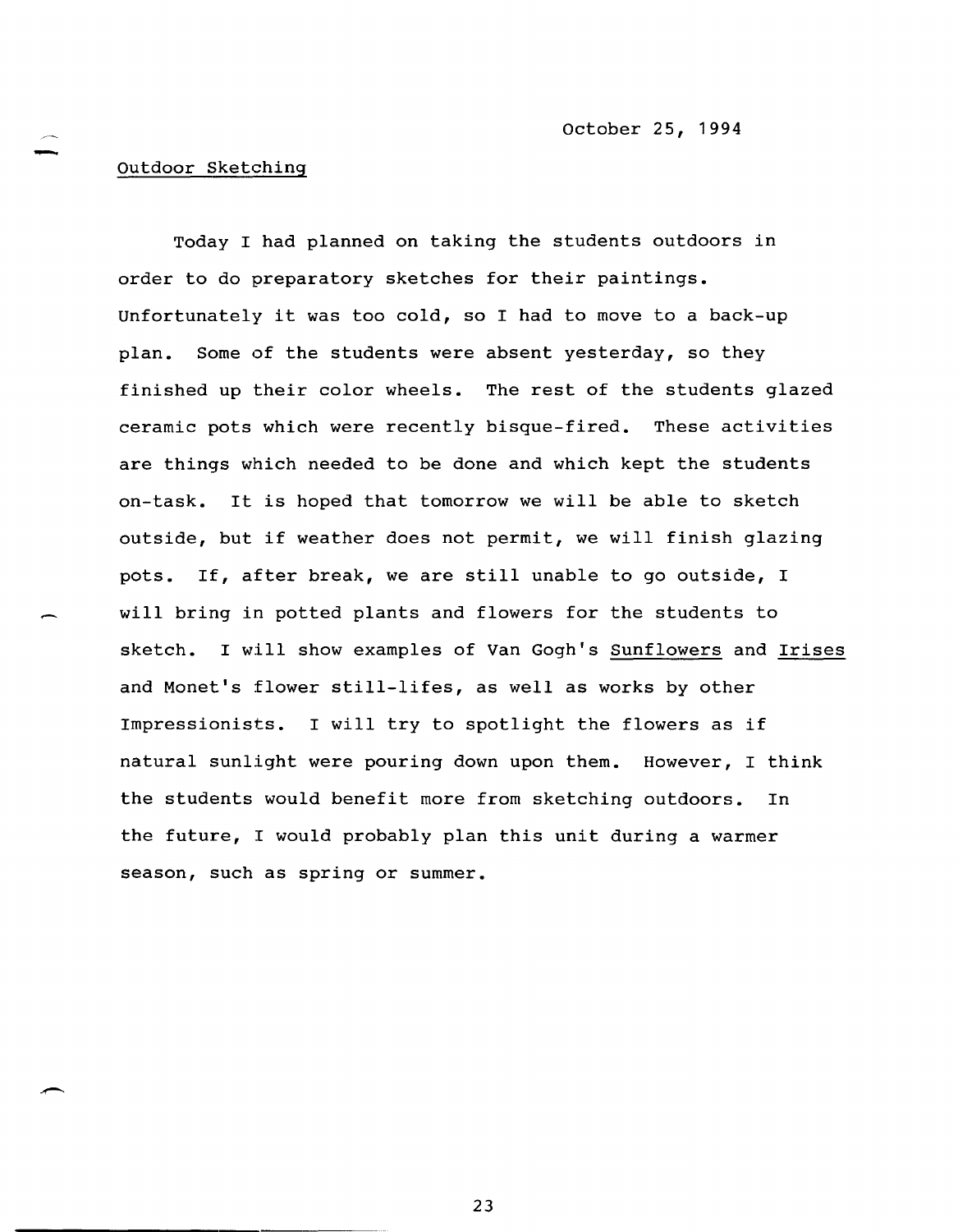# outdoor Sketching

-

It was cold outside again today, so I had the students finish glazing their ceramic pots. We are behind on the painting unit now, but I think it would be better to start something new after break. If I had had them start sketching today, I think that it would be difficult for them to get back into their sketches after a four-day weekend. (The end of the week is fall break.) I think that their paintings will be much better composed if they can think an idea all the way through, without a large break in the middle.

Today I spoke with the agriculture teacher, so that if weather does not permit outdoor sketching next week, plants can be checked out of the greenhouse. Although I think that outdoor sketching is an important part of the Impressionism unit, I am quickly learning that you must always have a backup plan. If weather conditions make outdoor sketching impossible, then there still is something to be learned from studying natural subjects, such as plants.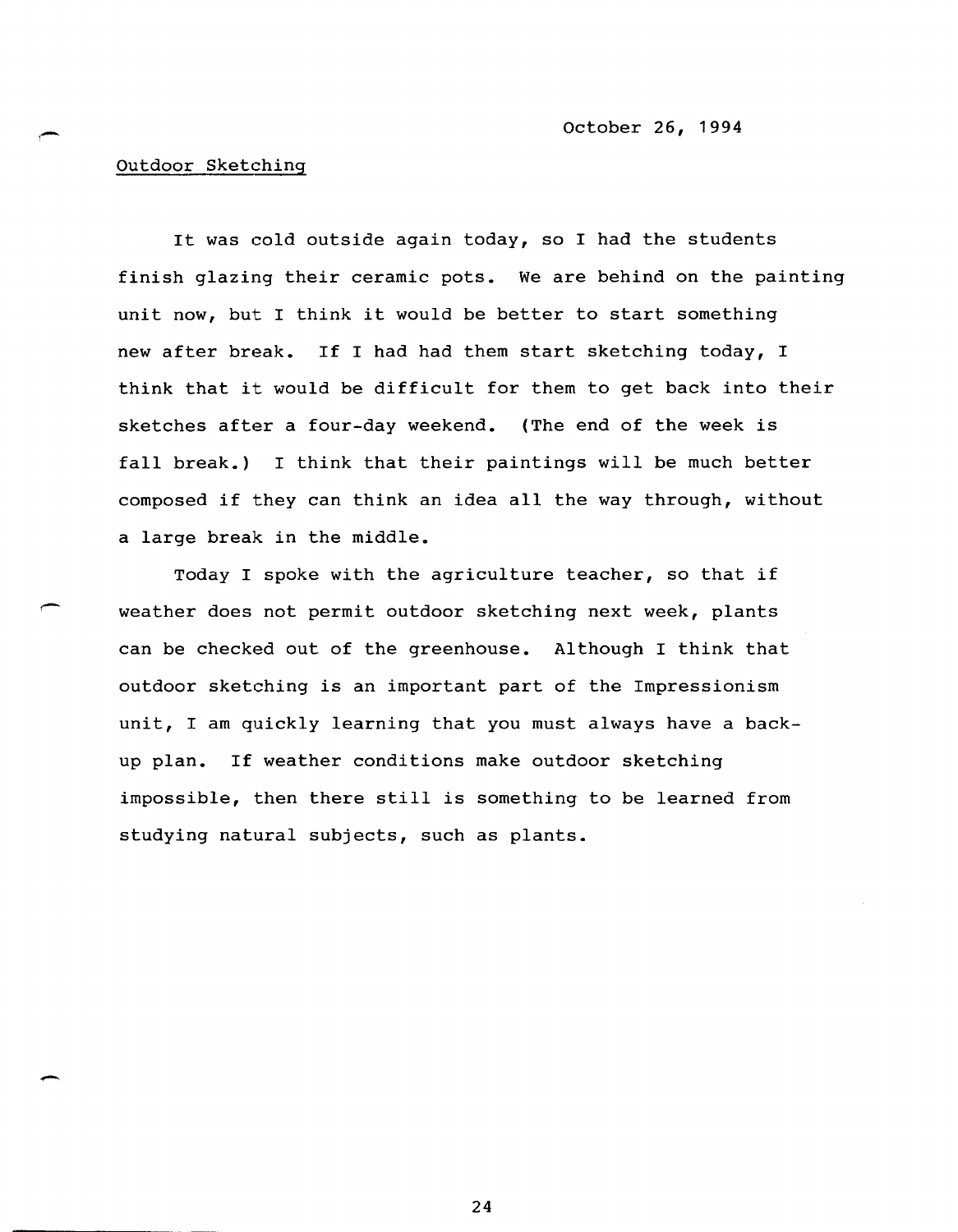## Preparatory Sketches

Today in Basic Art, the students began preparatory sketches for their final paintings. Unfortunately it was raining, so the final painting will be of flowers instead of an outdoor scene. I found several examples of Impressionists' works to show the students, including works by: Claude Monet, Vincent Van Gogh, Auguste Renoir, Edgar Degas, and Paul Cezanne. I let the students set up two still-lifes from the plants which I checked out from the greenhouse. This gave them a little more control over their composition and allowed them more involvement in the final painting. I asked that each student do two sketches of their subject matter, getting the first approved by me before starting the second. This allowed me to make suggestions to improve the composition. Many students needed to enlarge the subjects which they were drawing. Another problem was the tendency to center the subject, with no attention given to the negative space. After speaking with each student, their second sketches improved greatly. For this reason, I would continue to ask for multiple sketches in the future. I think it is much less frustrating for the students to make compositional mistakes in a practice sketch than in the final painting.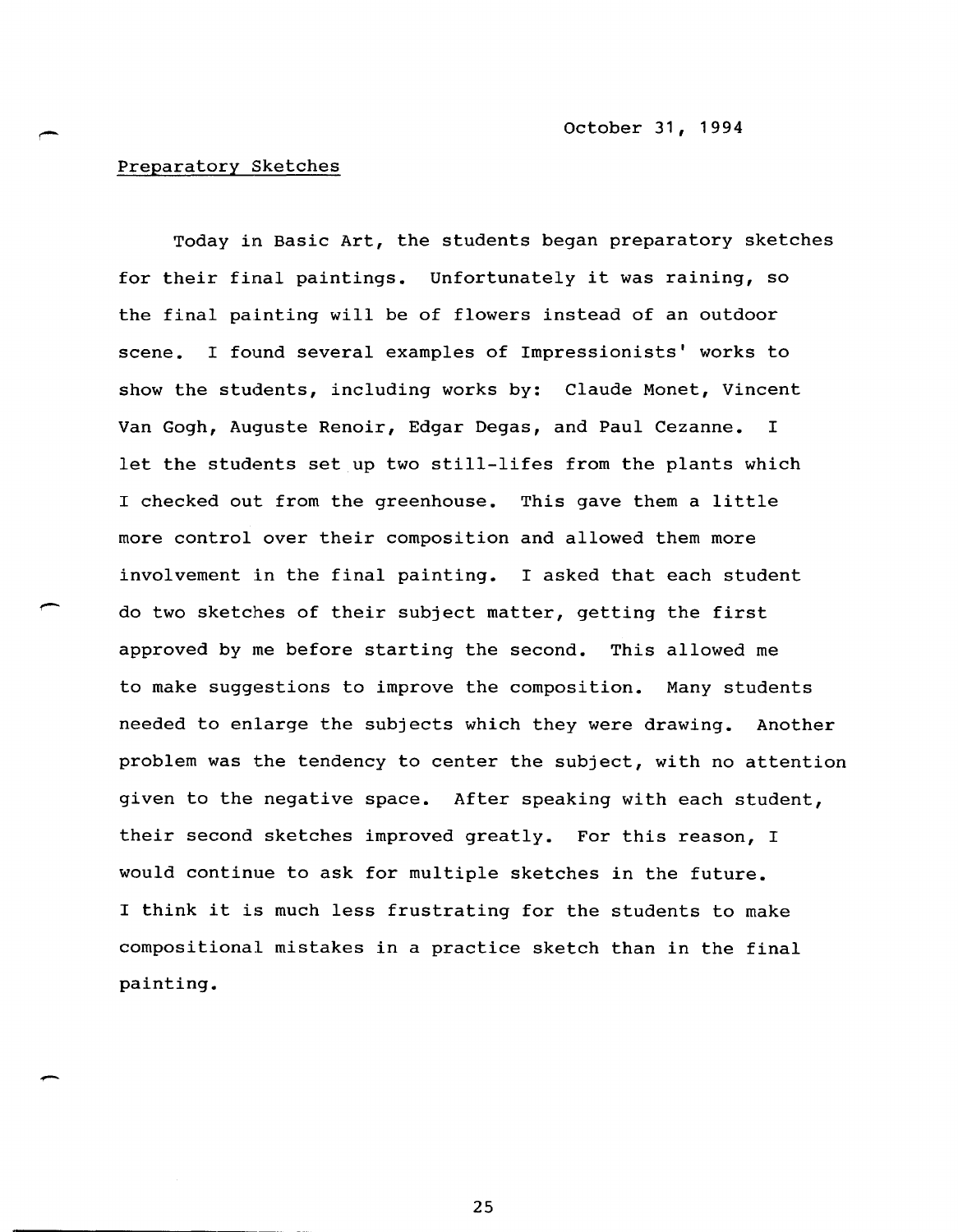## Final Painting - Washes

r-'

Today the students began painting their Impressionistic paintings. Before starting, I demonstrated how to blend acrylic colors, how to paint a wash, and how to clean the brushes. The students were then instructed to choose the sketch from which they wanted to work. Having chosen the sketch, they were supposed to apply washes to their entire canvas and block in the major forms. Many of the students had trouble with this idea. They wanted to start right in with the detail work, not comprehendin9 that the washes were under-painting and would be totally covered later.

I think that starting with washes is a good idea, because it gives the students a definite starting point and makes the idea of painting a finished piece not quite so overwhelming. Also, I think that it is important for the students to learn to build up the entire painting at once, rather than finishing one area before moving to the next. In the future, I will try to better explain how to apply washes and talk more about the importance of under-painting Once every student understood what I was asking him/her to do, he/she worked well and had a positive starting point for his/her painting.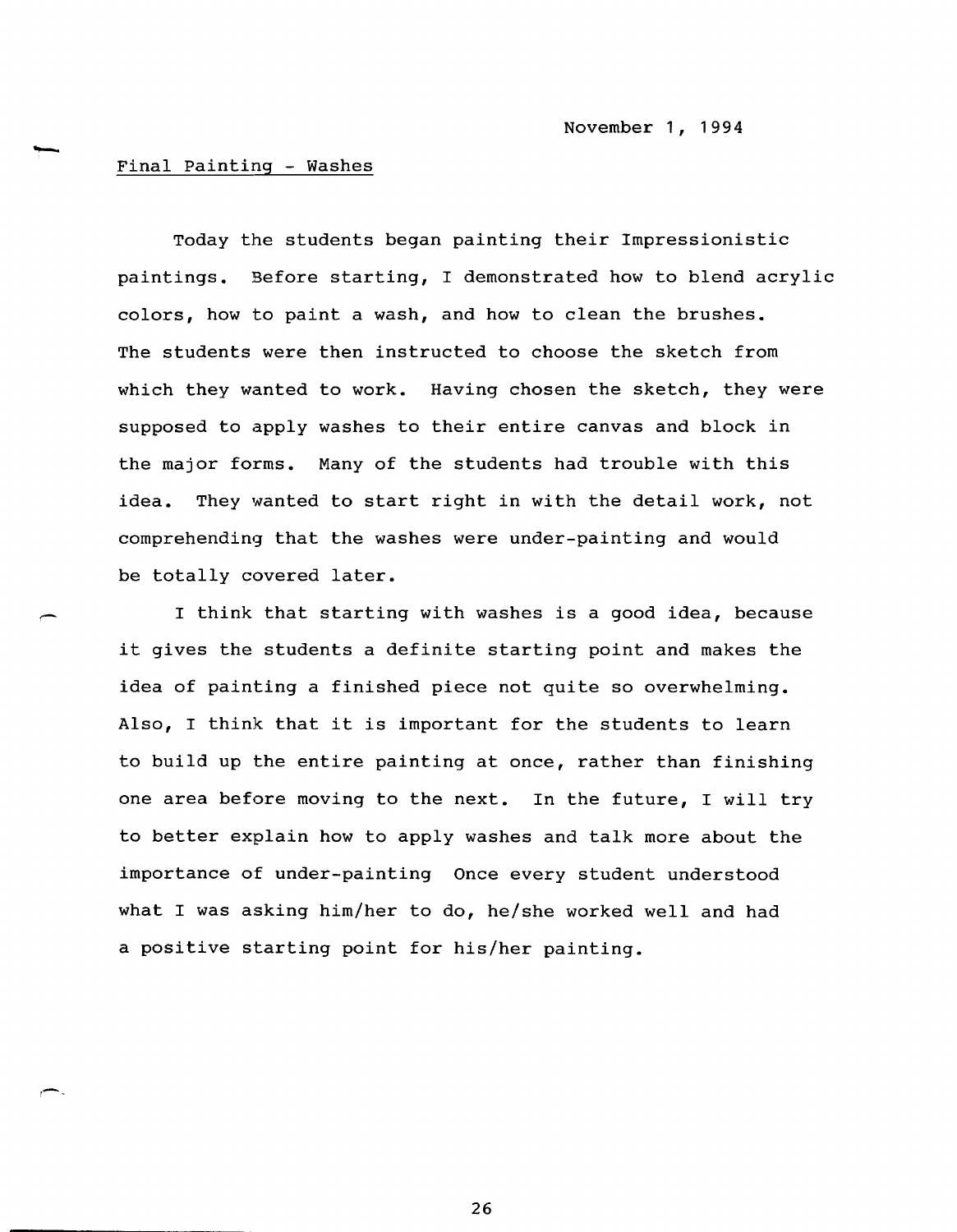#### Final Painting - Washes

Today was a continuation of yesterday's lesson. The students in Basic Art finished applying their under-painting to their Impressionistic paintings. Some students have small areas left to under-paint while a few advanced to building up the detail of the subject matter. For the most part, the class is moving at a steady pace towards the completion of their project.

Before I allowed the students to begin their studio work, I explained more clearly what I expected of them when I asked them to "block in" the color for their piece. I explained that if they drew a solid line around the outer edge of the major shapes in their composition then filled the resulting shapes with a base color, that was "blocking in." I also painted an example in watercolor to further the students' understanding of the concept.

In future units, I would like to give more clear directions before the students begin painting. Also, I think a time limit needs to be set for the wash, to keep the students working at similar paces. Some students are simply spending too much time on their washes. Tomorrow I will review the techniques which the Impressionists used, since one of the objectives of this assignment is to make the painting look Impressionistic.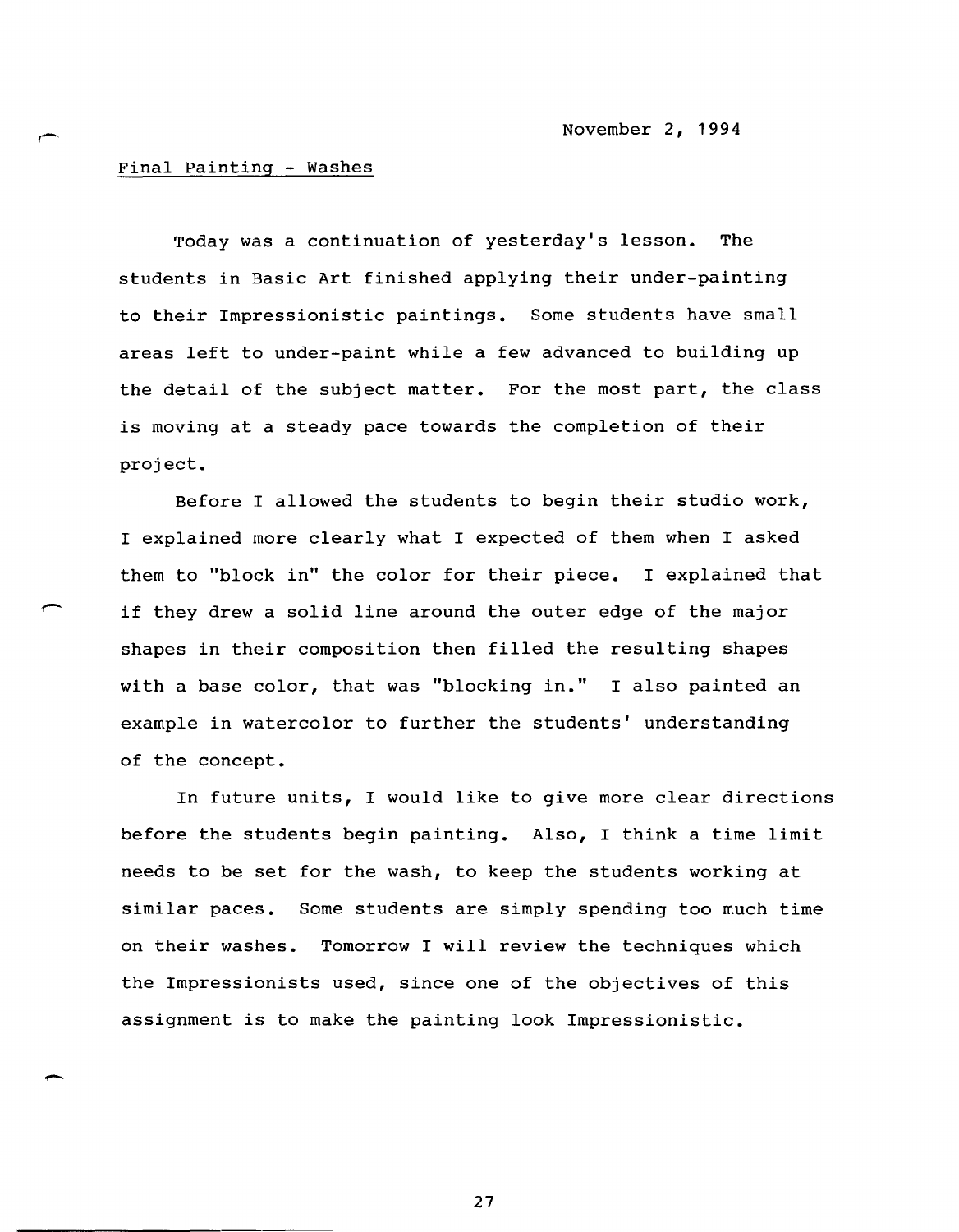November 4, 1994

### Final Painting - Detail

Yesterday I was ill, so Mrs. Robinson taught Basic Art for me. The students were simply continuing their studio work on their Impressionistic paintings. Today when I began class, most of the students had already begun some of the detail work of their paintings. I am estimating that the majority of the class should be able to complete their paintings, given three more days of studio time. This is longer than I had planned to spend on the unit, but the extra days can be accounted for when considering the extra days spent glazing ceramic pots.

At this point, most of the students seem to understand the concept of Impressionism. They are using short, quick brush strokes and trying to place colors next to each other for the eye to blend rather than blending every color on the palette. They are also using a very bright palette of colors. These are signs that the students have successfully acquired the concept of Impressionism. They are also demonstrating a knowledge of how to paint with acrylics. I think that this project has been a good capstone to the Impressionism/painting unit, allowing the students to demonstrate their understanding of both concepts.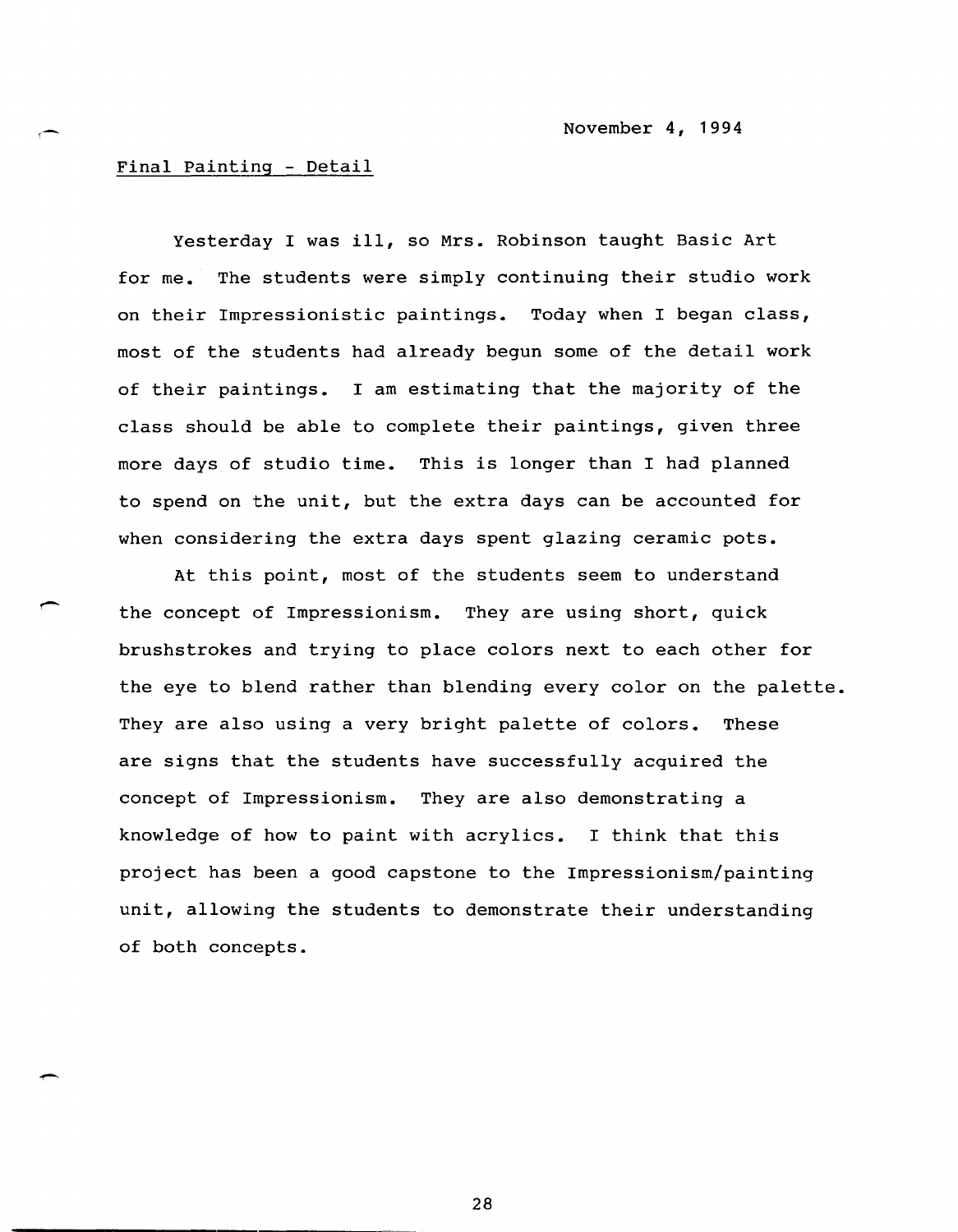#### Final Painting - Progress

The students in Basic Art had another studio-day today. Most of them are nearing completion and should only need one or two more days of class time to finish their Impressionistic paintings. I took a progress grade at the end of the period. Only one student was hurt by this grade; the rest of the students received an "A-" or better. The student who scored low has been told several times that she needs to stay on-task. I talked to her about her grade, why it was low, and what I expected from her in the future. I also told her that I would take another progress grade in the next day or two. I thought that this would give her something to work towards, and she did say that she would give her painting more effort.

I think that taking an effort/progress grade at this point in time was a good idea. Those students who have been using their time wisely in class got an extra "A" in the gradebook, boosting their six-weeks grade. It also gave me an opportunity to talk to each student about what was successful and what needed improvement in their paintings. For the most part, the students were rewarded for their efforts, but in every case, the students were given some incentive to continue their good work or to improve.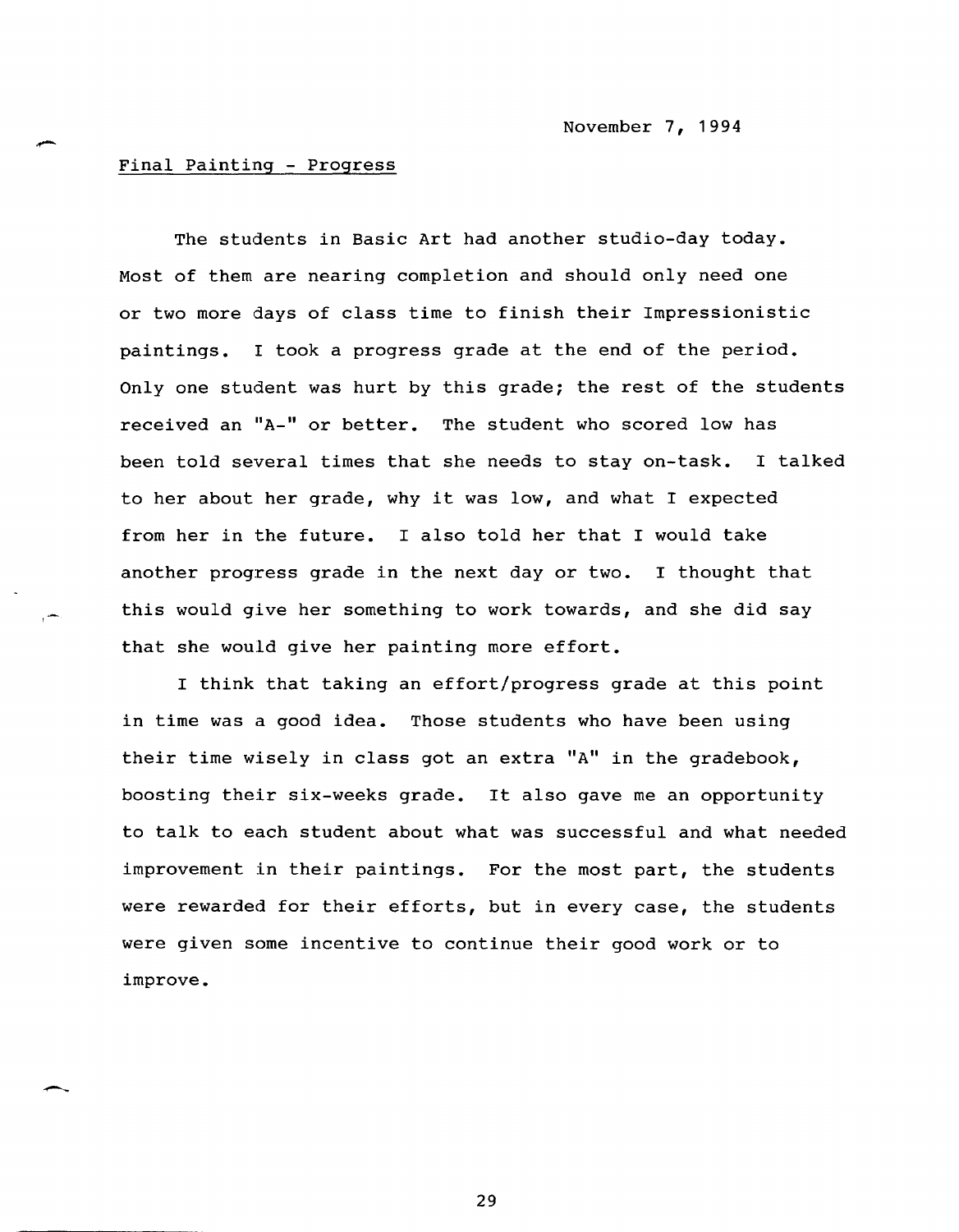# Unit Evaluation

Today the students continued working on their Impressionistic paintings. Most of them were near completion, but there was a common problem that I observed for the majority of the students. They were having trouble depicting space. To remedy this problem, I spoke to the entire class about atmospheric perspective, showing them examples of how Impressionists used it and how the students could use it. I used the plants themselves to demonstrate how light and shadow could be seen and should be seen in the paintings.

Tomorrow will be the last day for the students to paint in class. From what I have seen so far, this unit has been extremely successful. The students are demonstrating that they are competent in using the acrylic medium and that they understand the concept of Impressionism.

Some of the things that I think contributed to this success were the light and atmosphere exercise, the Impressionistic color wheel, and the group research of various Impressionists. Another thing that I think was very important was the one-onone interaction with the students. It was during this interaction that many ideas were clarified and suggestions for improvement were made.

Though the unit was successful, there were improvements that should be made. In the future, I would use this unit during a warm season, when it would be more likely that the students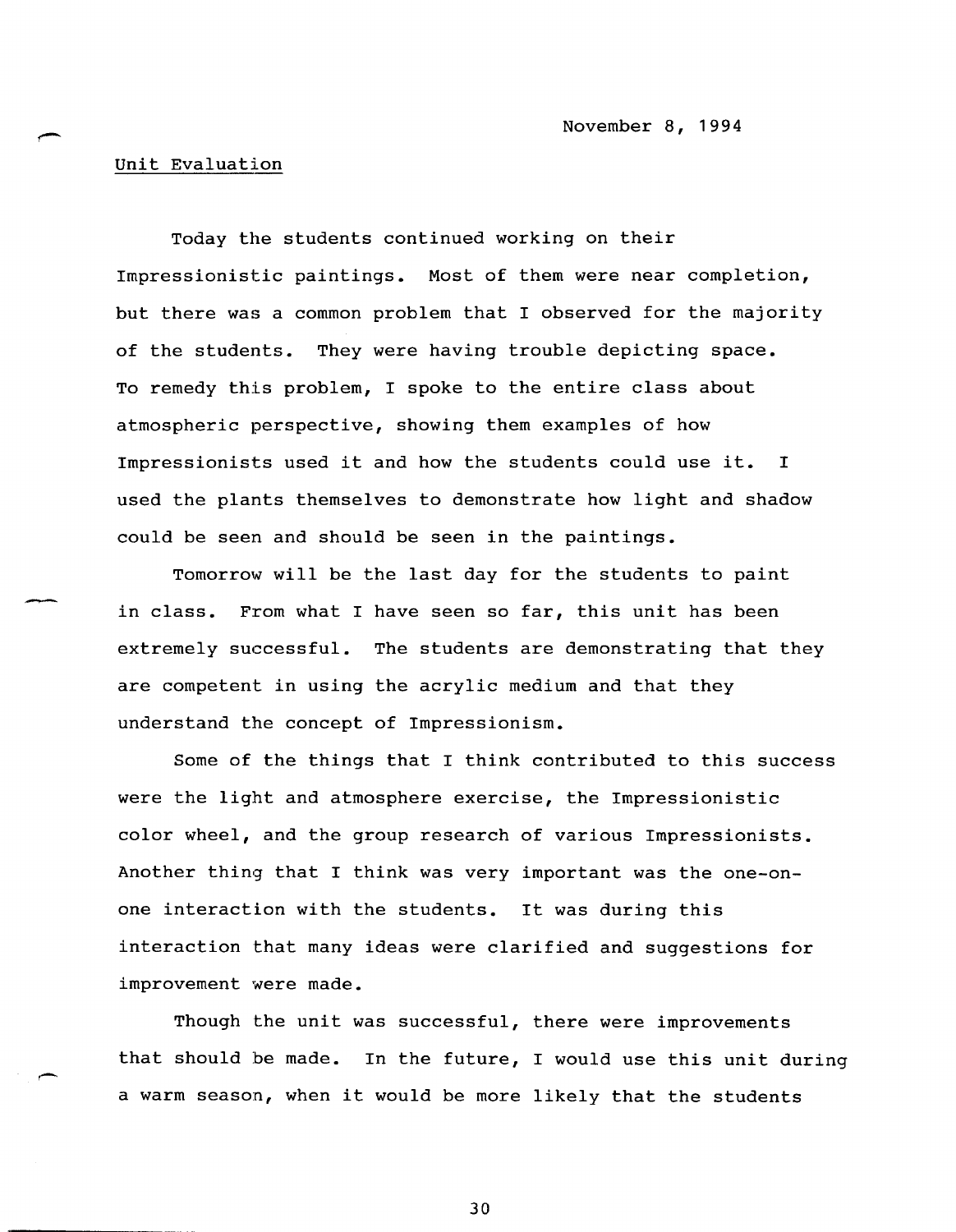would be able to sketch outdoors. Also, I would allot more time for the practice assignments, such as the light/atmosphere exercise and the color wheel. Before starting the final painting, I would review how each Impressionist applied paint and what were the major ideas of Impressionism. Finally, I would try to be more clear in all of my visual examples and my written and oral directions for assignments. I think that all of these things can be improved, and with practice, the results of the unit will be better and better.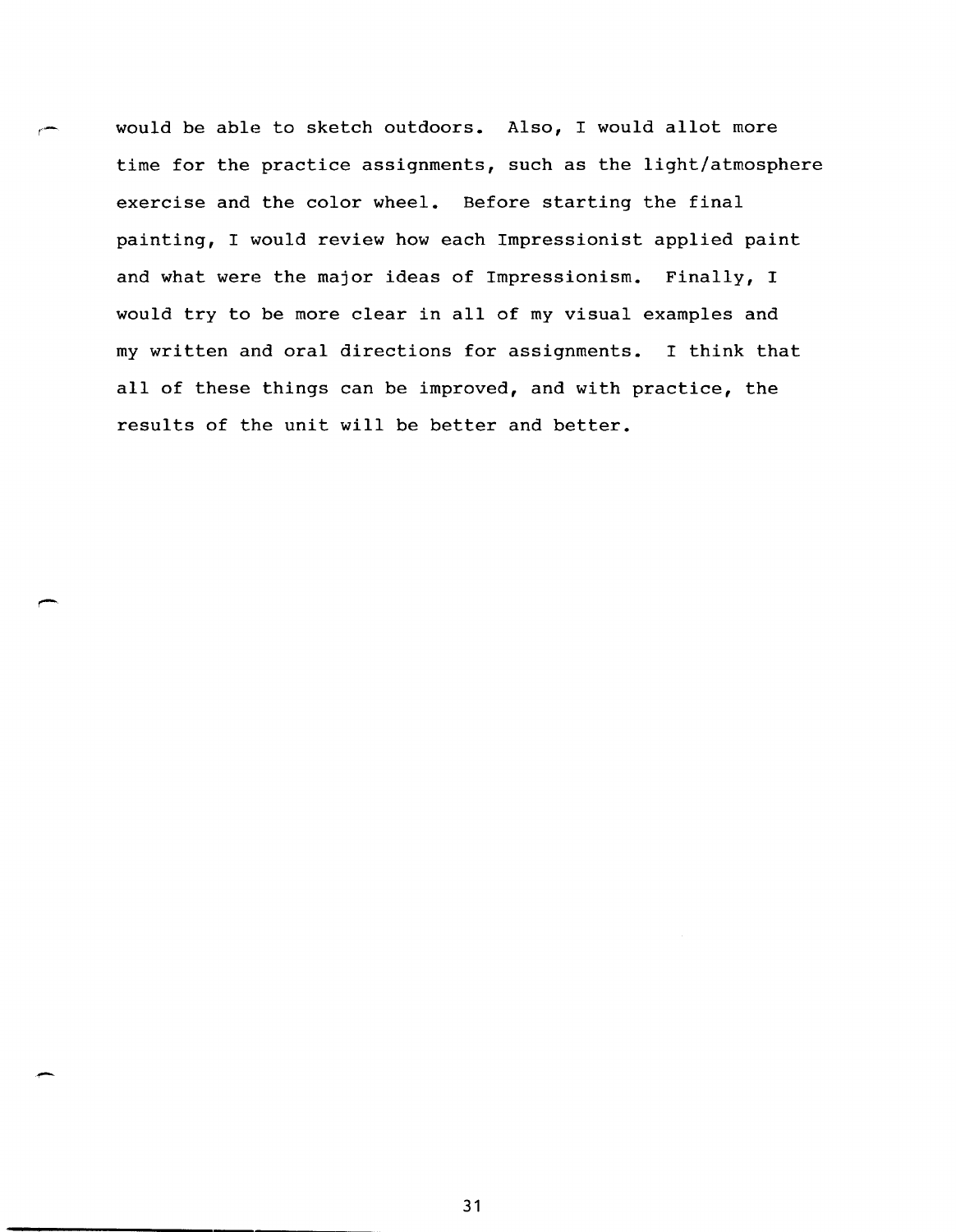November 9, 1994

Art Criticism

 $\overline{\phantom{0}}$ 

--

All of the students completed their paintings today, so we had a self-evaluation and a group discussion on the success of the works. All of the students evaluated themselves, based on the criteria given at the beginning of the project. The paintings were to be well-designed, Impressionistic, and wellcrafted. Some things that the students considered when evaluating themselves against these criteria were: point-of-view, paint application, and creativity. During the class discussion, I asked each student to talk about his/her painting, telling what he/she did to make it look Impressionistic, what he/she felt was successful in the painting, and upon what he/she needed to improve. I also asked the rest of the class for comments on each individual painting.

I think that it is good for the students to participate in art criticism exercises, because it teaches them to look at and talk about artwork. I also think it is important that the students do not give a negative connotation to the word "criticism." That is why I requested that the students talk about their successes as well as those areas that needed to be improved. One problem that I noticed was that students were reluctant to comment on the artwork of their peers. In the future, I would like to try this same approach, but ask the students to talk about a work other than their own. I think that this helps to provide closure to the studio projects.